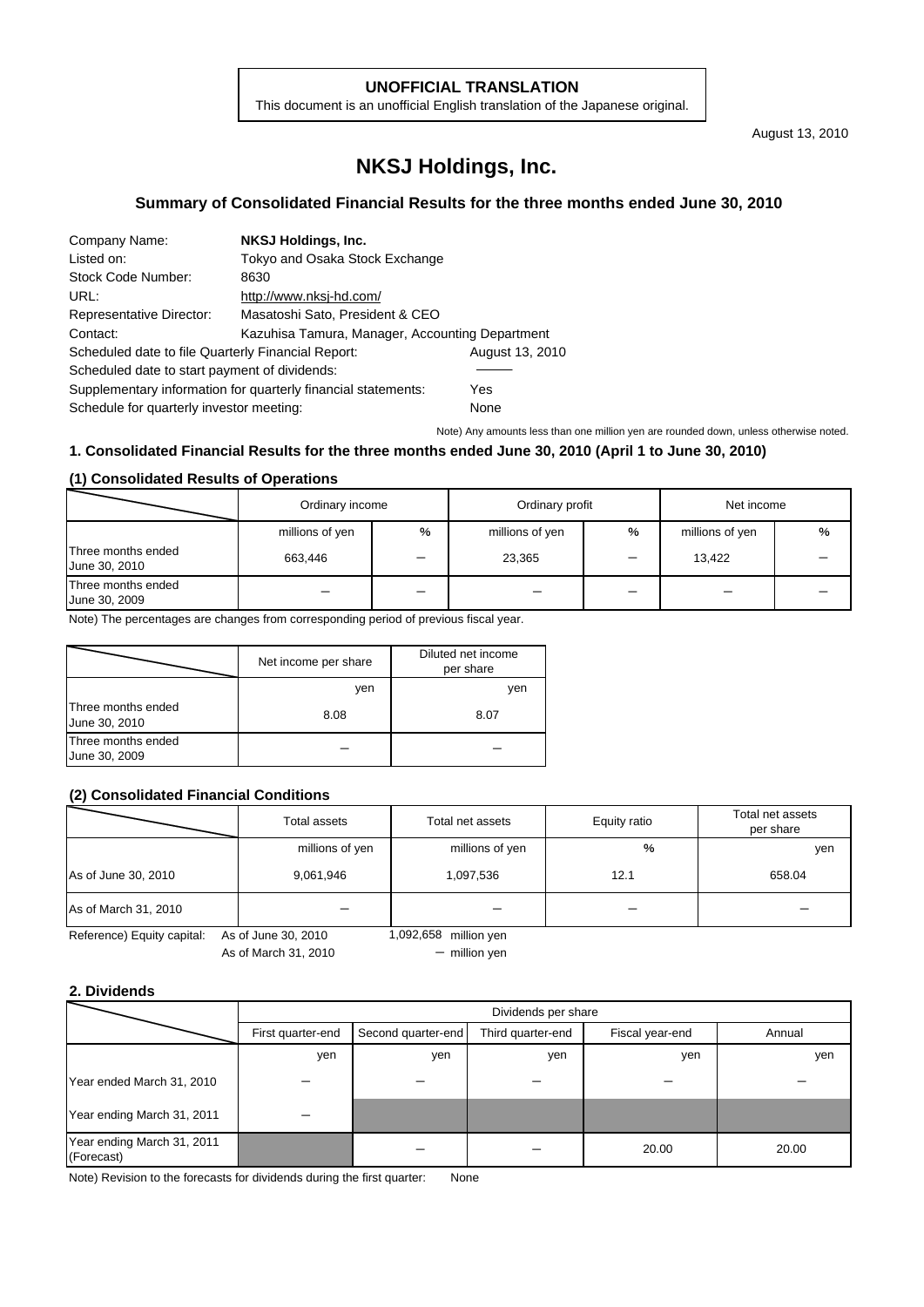## **3. Consolidated Forecasts for the fiscal year ending March 31, 2011 (April 1, 2010 to March 31, 2011)**

Note) The percentages are changes from corresponding period of previous fiscal year.

|                                                                        | Ordinary income | Ordinary profit |                 | Net income |                 | Net income<br>per share |       |
|------------------------------------------------------------------------|-----------------|-----------------|-----------------|------------|-----------------|-------------------------|-------|
|                                                                        | millions of yen | $\%$            | millions of yen | %          | millions of yen | %                       | yen   |
| Interim forecast<br>(April 1 to September 30, 2010)                    | 1.323.000       |                 | 17.000          |            | 9.000           |                         | 5.41  |
| Fiscal year ending March 31, 2011<br>(April 1, 2010 to March 31, 2011) | 2,642,000       |                 | 48.000          |            | 25,000          |                         | 15.04 |

Note) Revision to the forecasts for the fiscal year during the first quarter: None

#### **4. Others** Note) Please refer to "Other information" on page 2 for details.

(1) Changes in significant subsidiaries during the first quarter: None Note) The above shows changes in specified subsidiaries resulting in the change in the scope of consolidation during the first quarter.

(2) Adoption of simplified accounting methods or special accounting methods: Yes Note) The above shows adoption of simplified accounting methods or accounting methods used specifically for the preparation of the quarterly consolidated financial statements.

(3) Changes in accounting policies, procedures and methods of presentation

①Changes due to revisions to accounting standards: None

②Changes due to other reasons: None

Note) The above shows changes which are shown in "Changes in significant accounting policies for the preparation of the quarterly consolidated financial statements."

#### (4) Number of shares outstanding (Common stock) :

①Total shares outstanding including treasury stock:

| As of June 30, 2010                      | 1,661,409,178 shares |
|------------------------------------------|----------------------|
| As of March 31, 2010                     | $-$ shares           |
| (2) Treasury stock:                      |                      |
| As of June 30, 2010                      | 958,551 shares       |
| As of March 31, 2010                     | $-$ shares           |
| 3) Average number of shares outstanding: |                      |
| For the three months ended June 30, 2010 | 1,661,096,165 shares |
| For the three months ended June 30, 2009 | $-$ shares           |

(Disclosure regarding the execution of the quarterly review process)

This summary is outside the scope of the quarterly review procedure which is required by "Financial Instruments and Exchange Act", but the review procedure of the quarterly financial statements was completed.

(Note for using forecasted information etc.)

NKSJ Holdings, Inc. was established on April 1, 2010 as a holding company of Sompo Japan Insurance Inc. and NIPPONKOA Insurance Co., Ltd. This consolidated fiscal year is the first period, so there are no results for the fiscal year ended March 31, 2010 and the three months ended June 30, 2009. The forecasts included in this document are based on the currently available information and certain assumptions that we believe reasonable. Accordingly, the actual results may differ materially from those projected herein depending on various factors.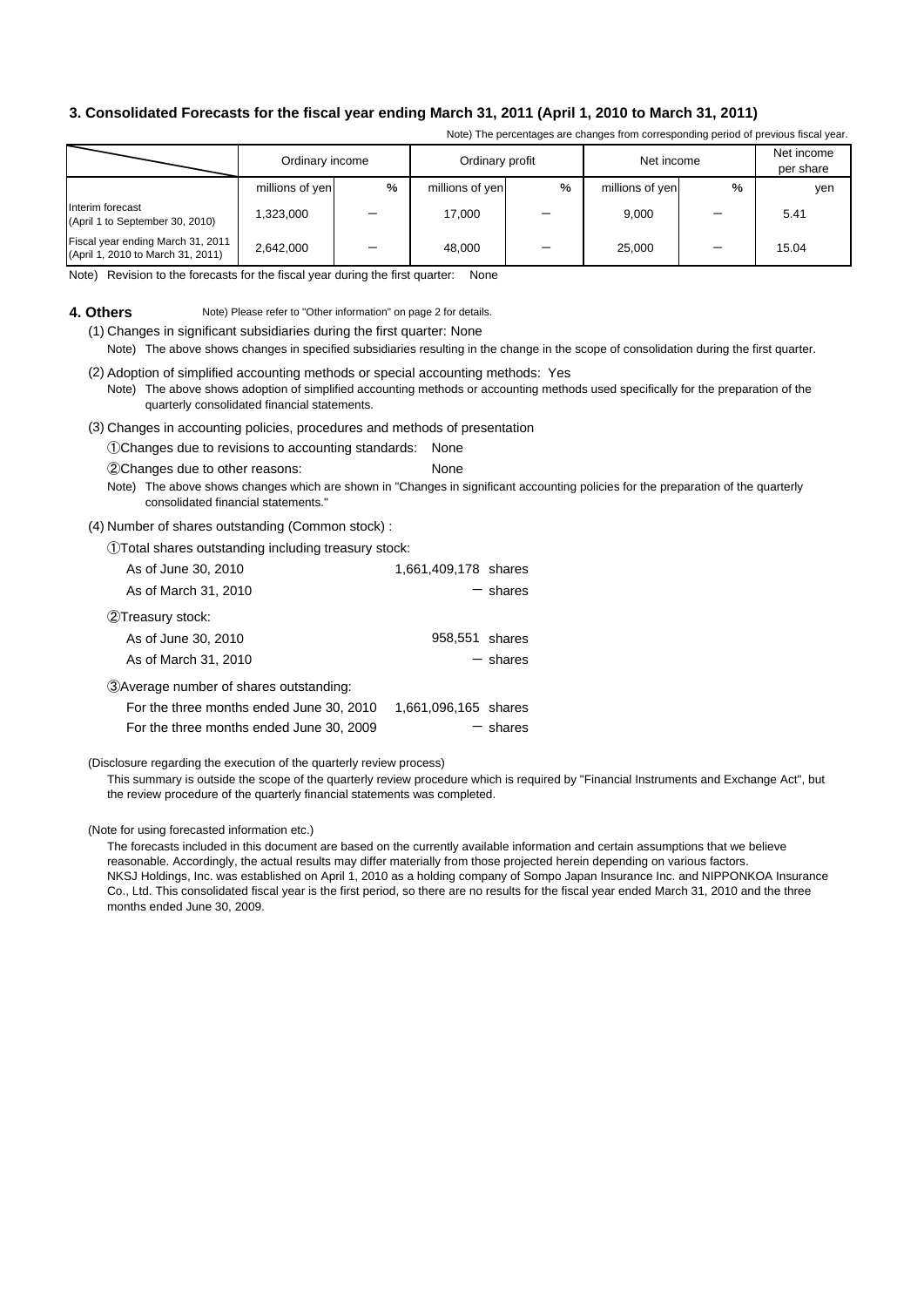## **Contents**

| 1. Qualitative Information related to the Consolidated Financial Results for the three months ended                                                                                                                                                                                                                                                                                                                                                                                                          |                |
|--------------------------------------------------------------------------------------------------------------------------------------------------------------------------------------------------------------------------------------------------------------------------------------------------------------------------------------------------------------------------------------------------------------------------------------------------------------------------------------------------------------|----------------|
|                                                                                                                                                                                                                                                                                                                                                                                                                                                                                                              | $\overline{2}$ |
| (1) Qualitative information related to the consolidated results of operations <b>manufacture information</b> related to                                                                                                                                                                                                                                                                                                                                                                                      | $\overline{2}$ |
| (2) Qualitative information related to the consolidated financial conditions manufacture information meta-                                                                                                                                                                                                                                                                                                                                                                                                   | 2              |
|                                                                                                                                                                                                                                                                                                                                                                                                                                                                                                              | $\overline{2}$ |
| $\begin{minipage}{0.9\linewidth} \begin{tabular}{l} \hline \textbf{0.01} \end{tabular} \end{minipage} \begin{tabular}{l} \hline \textbf{1.01} \end{tabular} \end{minipage} \begin{tabular}{l} \hline \textbf{1.01} \end{tabular} \end{minipage} \begin{tabular}{l} \hline \textbf{2.01} \end{tabular} \end{minipage} \begin{tabular}{l} \hline \textbf{3.01} \end{tabular} \end{minipage} \begin{tabular}{l} \hline \textbf{4.01} \end{tabular} \end{minipage} \begin{tabular}{l} \$<br>2. Other Information | 2              |
| (1) Summary of changes in significant subsidiaries <b>construction contains the contract of changes</b> in significant subsidiaries                                                                                                                                                                                                                                                                                                                                                                          | $\overline{2}$ |
| (2) Summary of adoption of simplified accounting methods or special accounting methods manufactured and the summary of adoption of simplified accounting methods manufactured and the summary of adoption of $(2)$                                                                                                                                                                                                                                                                                           | $\overline{2}$ |
|                                                                                                                                                                                                                                                                                                                                                                                                                                                                                                              | 2              |
| (4) Summary of significant events related to going-concern assumption manufactured contains an anti-                                                                                                                                                                                                                                                                                                                                                                                                         | 2              |
| 3. Quarterly Consolidated Financial Statements <b>Matemany Statements</b> 13. Quarterly Consolidated Financial Statements                                                                                                                                                                                                                                                                                                                                                                                    | 3              |
| (1) Quarterly Consolidated Balance Sheets (1) Martin Martin Martin Martin Martin Martin Martin Martin Martin M                                                                                                                                                                                                                                                                                                                                                                                               | 3              |
|                                                                                                                                                                                                                                                                                                                                                                                                                                                                                                              | $\overline{4}$ |
|                                                                                                                                                                                                                                                                                                                                                                                                                                                                                                              | 5              |
| (4) Significant Accounting Policies for the Preparation of the Quarterly Consolidated Financial Statements                                                                                                                                                                                                                                                                                                                                                                                                   | 5              |
|                                                                                                                                                                                                                                                                                                                                                                                                                                                                                                              | 8              |
| $(6)$ Securities $\cdots$ $\cdots$ $\cdots$ $\cdots$ $\cdots$ $\cdots$ $\cdots$ $\cdots$ $\cdots$ $\cdots$ $\cdots$ $\cdots$ $\cdots$ $\cdots$ $\cdots$ $\cdots$ $\cdots$ $\cdots$ $\cdots$ $\cdots$ $\cdots$ $\cdots$ $\cdots$ $\cdots$ $\cdots$ $\cdots$ $\cdots$ $\cdots$ $\cdots$ $\cdots$ $\cdots$ $\cdots$ $\cdots$ $\cdots$                                                                                                                                                                           | 9              |
|                                                                                                                                                                                                                                                                                                                                                                                                                                                                                                              | 10             |
| (8) Business Combinations (1) and the communication of the company of the communication of the combinations (3) Business Combinations (3) Business Combinations (3) Business Combinations (3) Business Combinations (3) Busine                                                                                                                                                                                                                                                                               | -11            |
| 4. Supplementary Information manufactured and anti-                                                                                                                                                                                                                                                                                                                                                                                                                                                          | 15             |
|                                                                                                                                                                                                                                                                                                                                                                                                                                                                                                              | 15             |
| (2) Premiums Written and Claims Paid by Lines of Business (Consolidated) municially contain an anti-                                                                                                                                                                                                                                                                                                                                                                                                         | 16             |
|                                                                                                                                                                                                                                                                                                                                                                                                                                                                                                              | 17             |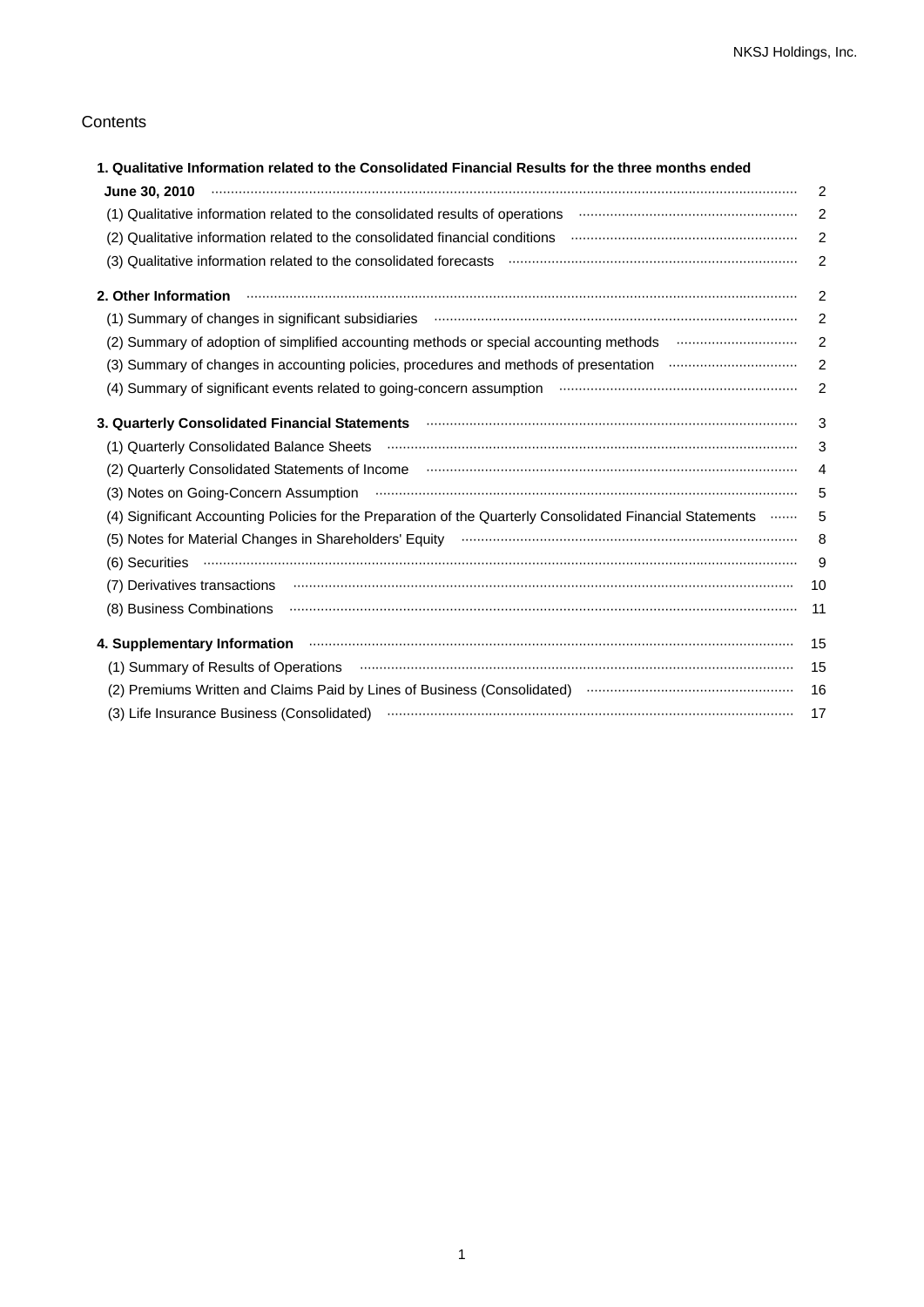# **1. Qualitative Information related to the Consolidated Financial Results for the three months ended June 30, 2010**

(1) Qualitative information related to the consolidated results of operations

The consolidated results of operations for the three months ended June 30, 2010 are as follows.

Underwriting income of 619.4 billion yen, investment income of 41.4 billion yen and other ordinary income of 2.5 billion yen resulted in ordinary income of 663.4 billion yen.

In contrast, underwriting expenses of 518.6 billion yen, investment expenses of 12.4 billion yen, operating, general and administrative expenses of 105.5 billion yen and other ordinary expenses of 3.3 billion yen resulted in ordinary expenses of 640.0 billion yen.

As a result, ordinary profit amounted to 23.3 billion yen and net income amounted to 13.4 billion yen.

(2) Qualitative information related to the consolidated financial conditions

As of June 30, 2010, the total assets amounted to 9,061.9 billion yen and the total net assets amounted to 1,097.5 billion yen.

(3) Qualitative information related to the consolidated forecasts

There is no change on the consolidated forecasts for the fiscal year ending March 31, 2011 (first half fiscal year and full fiscal year) as disclosed on May 20, 2010.

## **2. Other Information**

- (1) Summary of changes in significant subsidiaries None.
- (2) Summary of adoption of simplified accounting methods or special accounting methods

Income taxes are calculated by applying a reasonably estimated effective tax rate to income before income taxes. The estimated effective tax rate is determined by estimating the effective tax rate after applying deferred tax accounting for the fiscal year, including the first quarter of this fiscal year. When it is remarkably unreasonable to adopt this accounting method, income taxes are calculated by the statutory effective tax rate.

(3) Summary of changes in accounting policies, procedures and methods of presentation

NKSJ Holdings, Inc. is a sole parent company of Sompo Japan Insurance Inc. and NIPPONKOA Insurance Co., Ltd. established through share exchange on April 1, 2010. This consolidated fiscal year is the first period, so there is no change in accounting policies, procedures and methods of presentation.

Please refer to significant accounting policies for the preparation of the quarterly consolidated financial statements on page 5 for details.

(4) Summary of significant events related to going-concern assumption None.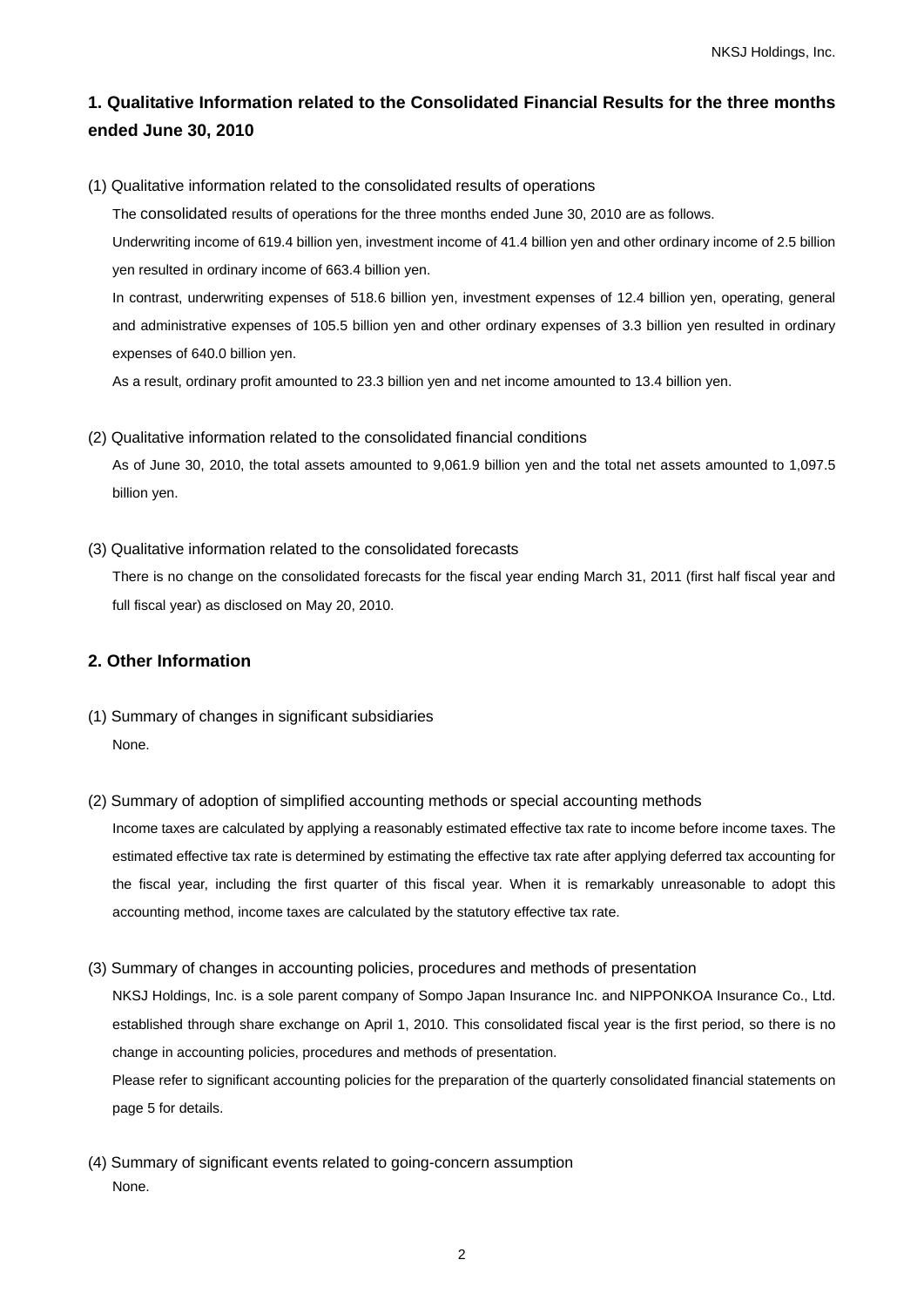# **3. Quarterly Consolidated Financial Statements**

(1) Quarterly Consolidated Balance Sheets

|                                                               | (Millions of yen)   |
|---------------------------------------------------------------|---------------------|
|                                                               | As of June 30, 2010 |
| Assets:                                                       |                     |
| Cash and deposits                                             | 231,443             |
| Call loans                                                    | 98,271              |
| Receivables under resale agreements                           | 88,980              |
| Receivables under securities borrowing transactions           | 29,720              |
| Monetary receivables bought                                   | 67,334              |
| Money trusts                                                  | 84,687              |
| <b>Securities</b>                                             | 6,493,858           |
| Loans                                                         | 722,910             |
| Tangible fixed assets                                         | 364,691             |
| Intangible fixed assets                                       | 31,431              |
| Other assets                                                  | 590,676             |
| Deferred tax assets                                           | 264,283             |
| Allowance for possible loan losses                            | (6, 343)            |
| <b>Total assets</b>                                           | 9,061,946           |
| Liabilities:                                                  |                     |
| Underwriting funds:                                           | 7,414,499           |
| Reserve for outstanding losses and claims                     | 1,022,013           |
| <b>Underwriting reserves</b>                                  | 6,392,486           |
| <b>Bonds</b>                                                  | 128,000             |
| <b>Other liabilities</b>                                      | 288,878             |
| Reserve for retirement benefits                               | 104,674             |
| Reserve for retirement benefits to directors                  | 103                 |
| Reserve for bonus payments                                    | 6,587               |
| Reserves under the special laws:                              | 20,856              |
| Reserve for price fluctuation                                 | 20,856              |
| Deferred tax liabilities                                      | 808                 |
| <b>Total liabilities</b>                                      | 7,964,409           |
| Net assets:                                                   |                     |
| Shareholders' equity:                                         |                     |
| Common stock                                                  | 100,045             |
| Capital surplus                                               | 438,552             |
| Retained earnings                                             | 324,515             |
| Treasury stock                                                | (559)               |
| Total shareholders' equity                                    | 862,553             |
| Valuation and translation adjustments:                        |                     |
| Unrealized gains on securities available for sale, net of tax | 247,933             |
| Deferred gains on hedges                                      | 4,117               |
| Foreign currency translation adjustments                      | (21, 946)           |
| Total valuation and translation adjustments                   | 230,104             |
| Stock acquisition rights                                      | 1,776               |
| Non-controlling interests                                     | 3,101               |
| Total net assets                                              | 1,097,536           |
| Total liabilities and net assets                              | 9,061,946           |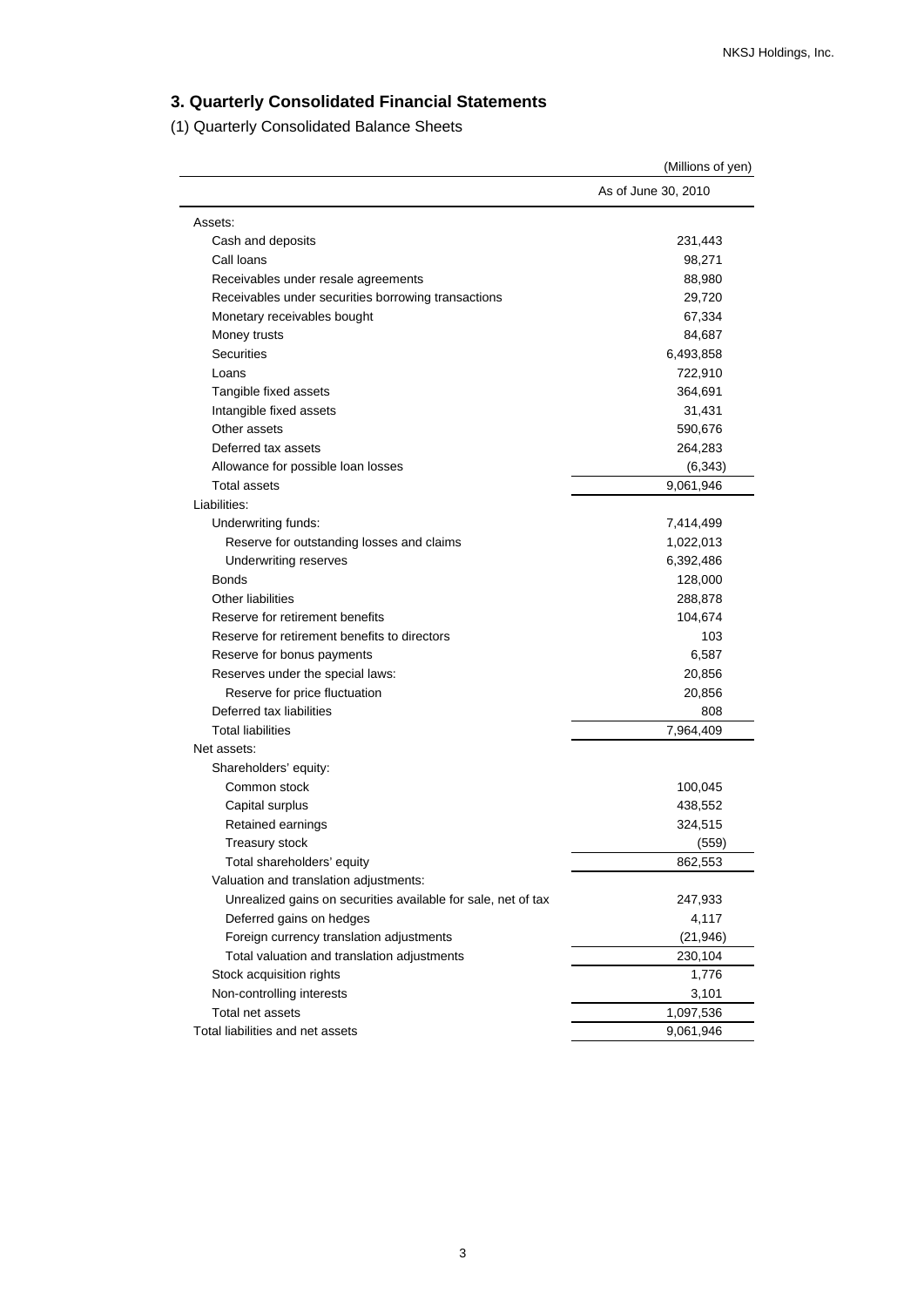# (2) Quarterly Consolidated Statements of Income

| Three months ended<br>June 30, 2010<br>(April 1 to June 30, 2010)<br>663,446<br>Ordinary income:<br>619,473<br>Underwriting income:<br>Net premiums written<br>504,951<br>Deposits of premiums by policyholders<br>39,147<br>Interest and dividend income on deposits of premiums, etc.<br>15,175<br>Life insurance premiums written<br>48,085<br>Reversal of reserve for outstanding losses and claims<br>11,001<br>Investment income:<br>41,471<br>Interest and dividend income<br>43,965<br>368<br>Investment gains on money trusts<br>Investment gains on trading securities<br>31<br>Gains on sales of securities<br>2,684<br>Transfer of interest and dividend income on deposits of premiums, etc.<br>(15, 175)<br>2,501<br>Other ordinary income<br>640,080<br>Ordinary expenses:<br>Underwriting expenses:<br>518,649<br>Net claims paid<br>291,713<br>Loss adjustment expenses<br>33,027<br>Net commissions and brokerage fees<br>90,321<br>Maturity refunds to policyholders<br>69,500<br>Life insurance claims paid<br>14,166<br>Provision for underwriting reserves<br>16,475<br>Investment expenses:<br>12,495<br>498<br>Investment losses on money trusts<br>Losses on sales of securities<br>1,348<br>4,923<br>Impairment losses on securities<br>Operating, general and administrative expenses<br>105,544<br>Other ordinary expenses:<br>3,390<br>1,793<br>Interest paid<br>Ordinary profit<br>23,365<br>Extraordinary gains:<br>1,989<br>Gains on disposal of fixed assets<br>53<br>149<br>Gains on negative goodwill<br>Other extraordinary gains<br>1,785<br>Extraordinary losses:<br>3,471<br>Losses on disposal of fixed assets<br>131<br>36<br>Impairment losses<br>Provision for reserves under the special laws:<br>2,363<br>Provision for price fluctuation reserve<br>2,363<br>939<br>Other extraordinary losses<br>Income before income taxes and non-controlling interests<br>21,883<br>Income taxes and deferred income taxes<br>8,528<br>Income before non-controlling interests<br>13,355<br>Non-controlling interests<br>(67) |            | (Millions of yen) |
|-----------------------------------------------------------------------------------------------------------------------------------------------------------------------------------------------------------------------------------------------------------------------------------------------------------------------------------------------------------------------------------------------------------------------------------------------------------------------------------------------------------------------------------------------------------------------------------------------------------------------------------------------------------------------------------------------------------------------------------------------------------------------------------------------------------------------------------------------------------------------------------------------------------------------------------------------------------------------------------------------------------------------------------------------------------------------------------------------------------------------------------------------------------------------------------------------------------------------------------------------------------------------------------------------------------------------------------------------------------------------------------------------------------------------------------------------------------------------------------------------------------------------------------------------------------------------------------------------------------------------------------------------------------------------------------------------------------------------------------------------------------------------------------------------------------------------------------------------------------------------------------------------------------------------------------------------------------------------------------------------------------------------------------------------------------------|------------|-------------------|
|                                                                                                                                                                                                                                                                                                                                                                                                                                                                                                                                                                                                                                                                                                                                                                                                                                                                                                                                                                                                                                                                                                                                                                                                                                                                                                                                                                                                                                                                                                                                                                                                                                                                                                                                                                                                                                                                                                                                                                                                                                                                 |            |                   |
|                                                                                                                                                                                                                                                                                                                                                                                                                                                                                                                                                                                                                                                                                                                                                                                                                                                                                                                                                                                                                                                                                                                                                                                                                                                                                                                                                                                                                                                                                                                                                                                                                                                                                                                                                                                                                                                                                                                                                                                                                                                                 |            |                   |
|                                                                                                                                                                                                                                                                                                                                                                                                                                                                                                                                                                                                                                                                                                                                                                                                                                                                                                                                                                                                                                                                                                                                                                                                                                                                                                                                                                                                                                                                                                                                                                                                                                                                                                                                                                                                                                                                                                                                                                                                                                                                 |            |                   |
|                                                                                                                                                                                                                                                                                                                                                                                                                                                                                                                                                                                                                                                                                                                                                                                                                                                                                                                                                                                                                                                                                                                                                                                                                                                                                                                                                                                                                                                                                                                                                                                                                                                                                                                                                                                                                                                                                                                                                                                                                                                                 |            |                   |
|                                                                                                                                                                                                                                                                                                                                                                                                                                                                                                                                                                                                                                                                                                                                                                                                                                                                                                                                                                                                                                                                                                                                                                                                                                                                                                                                                                                                                                                                                                                                                                                                                                                                                                                                                                                                                                                                                                                                                                                                                                                                 |            |                   |
|                                                                                                                                                                                                                                                                                                                                                                                                                                                                                                                                                                                                                                                                                                                                                                                                                                                                                                                                                                                                                                                                                                                                                                                                                                                                                                                                                                                                                                                                                                                                                                                                                                                                                                                                                                                                                                                                                                                                                                                                                                                                 |            |                   |
|                                                                                                                                                                                                                                                                                                                                                                                                                                                                                                                                                                                                                                                                                                                                                                                                                                                                                                                                                                                                                                                                                                                                                                                                                                                                                                                                                                                                                                                                                                                                                                                                                                                                                                                                                                                                                                                                                                                                                                                                                                                                 |            |                   |
|                                                                                                                                                                                                                                                                                                                                                                                                                                                                                                                                                                                                                                                                                                                                                                                                                                                                                                                                                                                                                                                                                                                                                                                                                                                                                                                                                                                                                                                                                                                                                                                                                                                                                                                                                                                                                                                                                                                                                                                                                                                                 |            |                   |
|                                                                                                                                                                                                                                                                                                                                                                                                                                                                                                                                                                                                                                                                                                                                                                                                                                                                                                                                                                                                                                                                                                                                                                                                                                                                                                                                                                                                                                                                                                                                                                                                                                                                                                                                                                                                                                                                                                                                                                                                                                                                 |            |                   |
|                                                                                                                                                                                                                                                                                                                                                                                                                                                                                                                                                                                                                                                                                                                                                                                                                                                                                                                                                                                                                                                                                                                                                                                                                                                                                                                                                                                                                                                                                                                                                                                                                                                                                                                                                                                                                                                                                                                                                                                                                                                                 |            |                   |
|                                                                                                                                                                                                                                                                                                                                                                                                                                                                                                                                                                                                                                                                                                                                                                                                                                                                                                                                                                                                                                                                                                                                                                                                                                                                                                                                                                                                                                                                                                                                                                                                                                                                                                                                                                                                                                                                                                                                                                                                                                                                 |            |                   |
|                                                                                                                                                                                                                                                                                                                                                                                                                                                                                                                                                                                                                                                                                                                                                                                                                                                                                                                                                                                                                                                                                                                                                                                                                                                                                                                                                                                                                                                                                                                                                                                                                                                                                                                                                                                                                                                                                                                                                                                                                                                                 |            |                   |
|                                                                                                                                                                                                                                                                                                                                                                                                                                                                                                                                                                                                                                                                                                                                                                                                                                                                                                                                                                                                                                                                                                                                                                                                                                                                                                                                                                                                                                                                                                                                                                                                                                                                                                                                                                                                                                                                                                                                                                                                                                                                 |            |                   |
|                                                                                                                                                                                                                                                                                                                                                                                                                                                                                                                                                                                                                                                                                                                                                                                                                                                                                                                                                                                                                                                                                                                                                                                                                                                                                                                                                                                                                                                                                                                                                                                                                                                                                                                                                                                                                                                                                                                                                                                                                                                                 |            |                   |
|                                                                                                                                                                                                                                                                                                                                                                                                                                                                                                                                                                                                                                                                                                                                                                                                                                                                                                                                                                                                                                                                                                                                                                                                                                                                                                                                                                                                                                                                                                                                                                                                                                                                                                                                                                                                                                                                                                                                                                                                                                                                 |            |                   |
|                                                                                                                                                                                                                                                                                                                                                                                                                                                                                                                                                                                                                                                                                                                                                                                                                                                                                                                                                                                                                                                                                                                                                                                                                                                                                                                                                                                                                                                                                                                                                                                                                                                                                                                                                                                                                                                                                                                                                                                                                                                                 |            |                   |
|                                                                                                                                                                                                                                                                                                                                                                                                                                                                                                                                                                                                                                                                                                                                                                                                                                                                                                                                                                                                                                                                                                                                                                                                                                                                                                                                                                                                                                                                                                                                                                                                                                                                                                                                                                                                                                                                                                                                                                                                                                                                 |            |                   |
|                                                                                                                                                                                                                                                                                                                                                                                                                                                                                                                                                                                                                                                                                                                                                                                                                                                                                                                                                                                                                                                                                                                                                                                                                                                                                                                                                                                                                                                                                                                                                                                                                                                                                                                                                                                                                                                                                                                                                                                                                                                                 |            |                   |
|                                                                                                                                                                                                                                                                                                                                                                                                                                                                                                                                                                                                                                                                                                                                                                                                                                                                                                                                                                                                                                                                                                                                                                                                                                                                                                                                                                                                                                                                                                                                                                                                                                                                                                                                                                                                                                                                                                                                                                                                                                                                 |            |                   |
|                                                                                                                                                                                                                                                                                                                                                                                                                                                                                                                                                                                                                                                                                                                                                                                                                                                                                                                                                                                                                                                                                                                                                                                                                                                                                                                                                                                                                                                                                                                                                                                                                                                                                                                                                                                                                                                                                                                                                                                                                                                                 |            |                   |
|                                                                                                                                                                                                                                                                                                                                                                                                                                                                                                                                                                                                                                                                                                                                                                                                                                                                                                                                                                                                                                                                                                                                                                                                                                                                                                                                                                                                                                                                                                                                                                                                                                                                                                                                                                                                                                                                                                                                                                                                                                                                 |            |                   |
|                                                                                                                                                                                                                                                                                                                                                                                                                                                                                                                                                                                                                                                                                                                                                                                                                                                                                                                                                                                                                                                                                                                                                                                                                                                                                                                                                                                                                                                                                                                                                                                                                                                                                                                                                                                                                                                                                                                                                                                                                                                                 |            |                   |
|                                                                                                                                                                                                                                                                                                                                                                                                                                                                                                                                                                                                                                                                                                                                                                                                                                                                                                                                                                                                                                                                                                                                                                                                                                                                                                                                                                                                                                                                                                                                                                                                                                                                                                                                                                                                                                                                                                                                                                                                                                                                 |            |                   |
|                                                                                                                                                                                                                                                                                                                                                                                                                                                                                                                                                                                                                                                                                                                                                                                                                                                                                                                                                                                                                                                                                                                                                                                                                                                                                                                                                                                                                                                                                                                                                                                                                                                                                                                                                                                                                                                                                                                                                                                                                                                                 |            |                   |
|                                                                                                                                                                                                                                                                                                                                                                                                                                                                                                                                                                                                                                                                                                                                                                                                                                                                                                                                                                                                                                                                                                                                                                                                                                                                                                                                                                                                                                                                                                                                                                                                                                                                                                                                                                                                                                                                                                                                                                                                                                                                 |            |                   |
|                                                                                                                                                                                                                                                                                                                                                                                                                                                                                                                                                                                                                                                                                                                                                                                                                                                                                                                                                                                                                                                                                                                                                                                                                                                                                                                                                                                                                                                                                                                                                                                                                                                                                                                                                                                                                                                                                                                                                                                                                                                                 |            |                   |
|                                                                                                                                                                                                                                                                                                                                                                                                                                                                                                                                                                                                                                                                                                                                                                                                                                                                                                                                                                                                                                                                                                                                                                                                                                                                                                                                                                                                                                                                                                                                                                                                                                                                                                                                                                                                                                                                                                                                                                                                                                                                 |            |                   |
|                                                                                                                                                                                                                                                                                                                                                                                                                                                                                                                                                                                                                                                                                                                                                                                                                                                                                                                                                                                                                                                                                                                                                                                                                                                                                                                                                                                                                                                                                                                                                                                                                                                                                                                                                                                                                                                                                                                                                                                                                                                                 |            |                   |
|                                                                                                                                                                                                                                                                                                                                                                                                                                                                                                                                                                                                                                                                                                                                                                                                                                                                                                                                                                                                                                                                                                                                                                                                                                                                                                                                                                                                                                                                                                                                                                                                                                                                                                                                                                                                                                                                                                                                                                                                                                                                 |            |                   |
|                                                                                                                                                                                                                                                                                                                                                                                                                                                                                                                                                                                                                                                                                                                                                                                                                                                                                                                                                                                                                                                                                                                                                                                                                                                                                                                                                                                                                                                                                                                                                                                                                                                                                                                                                                                                                                                                                                                                                                                                                                                                 |            |                   |
|                                                                                                                                                                                                                                                                                                                                                                                                                                                                                                                                                                                                                                                                                                                                                                                                                                                                                                                                                                                                                                                                                                                                                                                                                                                                                                                                                                                                                                                                                                                                                                                                                                                                                                                                                                                                                                                                                                                                                                                                                                                                 |            |                   |
|                                                                                                                                                                                                                                                                                                                                                                                                                                                                                                                                                                                                                                                                                                                                                                                                                                                                                                                                                                                                                                                                                                                                                                                                                                                                                                                                                                                                                                                                                                                                                                                                                                                                                                                                                                                                                                                                                                                                                                                                                                                                 |            |                   |
|                                                                                                                                                                                                                                                                                                                                                                                                                                                                                                                                                                                                                                                                                                                                                                                                                                                                                                                                                                                                                                                                                                                                                                                                                                                                                                                                                                                                                                                                                                                                                                                                                                                                                                                                                                                                                                                                                                                                                                                                                                                                 |            |                   |
|                                                                                                                                                                                                                                                                                                                                                                                                                                                                                                                                                                                                                                                                                                                                                                                                                                                                                                                                                                                                                                                                                                                                                                                                                                                                                                                                                                                                                                                                                                                                                                                                                                                                                                                                                                                                                                                                                                                                                                                                                                                                 |            |                   |
|                                                                                                                                                                                                                                                                                                                                                                                                                                                                                                                                                                                                                                                                                                                                                                                                                                                                                                                                                                                                                                                                                                                                                                                                                                                                                                                                                                                                                                                                                                                                                                                                                                                                                                                                                                                                                                                                                                                                                                                                                                                                 |            |                   |
|                                                                                                                                                                                                                                                                                                                                                                                                                                                                                                                                                                                                                                                                                                                                                                                                                                                                                                                                                                                                                                                                                                                                                                                                                                                                                                                                                                                                                                                                                                                                                                                                                                                                                                                                                                                                                                                                                                                                                                                                                                                                 |            |                   |
|                                                                                                                                                                                                                                                                                                                                                                                                                                                                                                                                                                                                                                                                                                                                                                                                                                                                                                                                                                                                                                                                                                                                                                                                                                                                                                                                                                                                                                                                                                                                                                                                                                                                                                                                                                                                                                                                                                                                                                                                                                                                 |            |                   |
|                                                                                                                                                                                                                                                                                                                                                                                                                                                                                                                                                                                                                                                                                                                                                                                                                                                                                                                                                                                                                                                                                                                                                                                                                                                                                                                                                                                                                                                                                                                                                                                                                                                                                                                                                                                                                                                                                                                                                                                                                                                                 |            |                   |
|                                                                                                                                                                                                                                                                                                                                                                                                                                                                                                                                                                                                                                                                                                                                                                                                                                                                                                                                                                                                                                                                                                                                                                                                                                                                                                                                                                                                                                                                                                                                                                                                                                                                                                                                                                                                                                                                                                                                                                                                                                                                 |            |                   |
|                                                                                                                                                                                                                                                                                                                                                                                                                                                                                                                                                                                                                                                                                                                                                                                                                                                                                                                                                                                                                                                                                                                                                                                                                                                                                                                                                                                                                                                                                                                                                                                                                                                                                                                                                                                                                                                                                                                                                                                                                                                                 |            |                   |
|                                                                                                                                                                                                                                                                                                                                                                                                                                                                                                                                                                                                                                                                                                                                                                                                                                                                                                                                                                                                                                                                                                                                                                                                                                                                                                                                                                                                                                                                                                                                                                                                                                                                                                                                                                                                                                                                                                                                                                                                                                                                 |            |                   |
|                                                                                                                                                                                                                                                                                                                                                                                                                                                                                                                                                                                                                                                                                                                                                                                                                                                                                                                                                                                                                                                                                                                                                                                                                                                                                                                                                                                                                                                                                                                                                                                                                                                                                                                                                                                                                                                                                                                                                                                                                                                                 |            |                   |
|                                                                                                                                                                                                                                                                                                                                                                                                                                                                                                                                                                                                                                                                                                                                                                                                                                                                                                                                                                                                                                                                                                                                                                                                                                                                                                                                                                                                                                                                                                                                                                                                                                                                                                                                                                                                                                                                                                                                                                                                                                                                 |            |                   |
|                                                                                                                                                                                                                                                                                                                                                                                                                                                                                                                                                                                                                                                                                                                                                                                                                                                                                                                                                                                                                                                                                                                                                                                                                                                                                                                                                                                                                                                                                                                                                                                                                                                                                                                                                                                                                                                                                                                                                                                                                                                                 |            |                   |
|                                                                                                                                                                                                                                                                                                                                                                                                                                                                                                                                                                                                                                                                                                                                                                                                                                                                                                                                                                                                                                                                                                                                                                                                                                                                                                                                                                                                                                                                                                                                                                                                                                                                                                                                                                                                                                                                                                                                                                                                                                                                 |            |                   |
|                                                                                                                                                                                                                                                                                                                                                                                                                                                                                                                                                                                                                                                                                                                                                                                                                                                                                                                                                                                                                                                                                                                                                                                                                                                                                                                                                                                                                                                                                                                                                                                                                                                                                                                                                                                                                                                                                                                                                                                                                                                                 |            |                   |
|                                                                                                                                                                                                                                                                                                                                                                                                                                                                                                                                                                                                                                                                                                                                                                                                                                                                                                                                                                                                                                                                                                                                                                                                                                                                                                                                                                                                                                                                                                                                                                                                                                                                                                                                                                                                                                                                                                                                                                                                                                                                 |            |                   |
|                                                                                                                                                                                                                                                                                                                                                                                                                                                                                                                                                                                                                                                                                                                                                                                                                                                                                                                                                                                                                                                                                                                                                                                                                                                                                                                                                                                                                                                                                                                                                                                                                                                                                                                                                                                                                                                                                                                                                                                                                                                                 | Net income | 13,422            |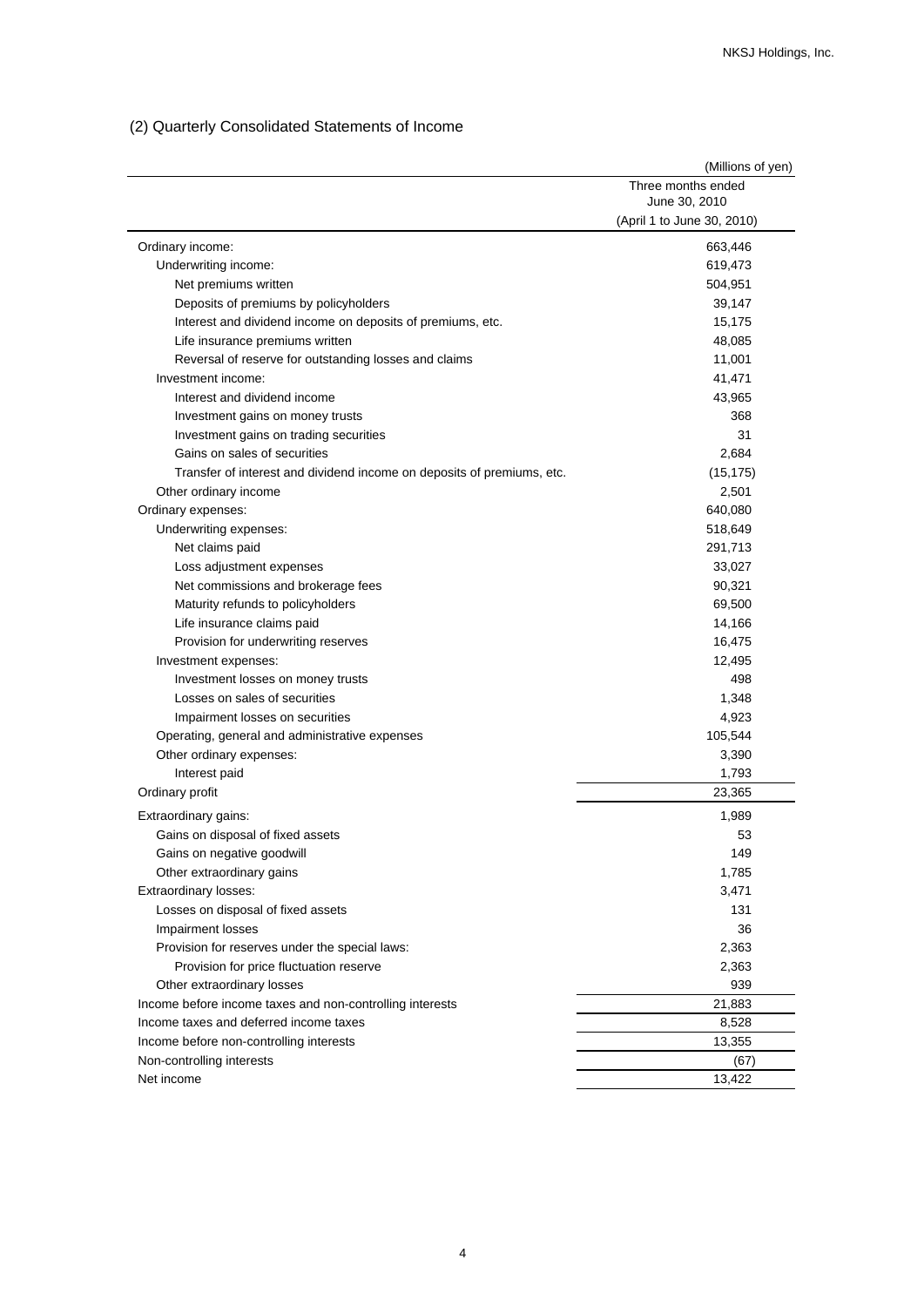(3) Notes on Going-Concern Assumption None.

## (4) Significant Accounting Policies for the Preparation of the Quarterly Consolidated Financial **Statements**

### 1. Scope of consolidation

(1) Number of consolidated subsidiaries: 23 companies Sompo Japan Insurance Inc. NIPPONKOA Insurance Co., Ltd. Sonpo 24 Insurance Company Limited Saison Automobile and Fire Insurance Company, Limited Sompo Japan Himawari Life Insurance Co., Ltd. NIPPONKOA Life Insurance Company, Limited Sompo Japan DIY Life Insurance Co., Ltd. Sompo Japan DC Securities Co., Ltd. Healthcare Frontier Japan Inc. Sompo Japan Asset Management Co., Ltd. Sompo Japan Insurance Company of America Sompo Japan Insurance Company of Europe Limited NIPPONKOA Insurance Company (Europe) Limited NIPPONKOA Management Services (Europe) Limited Nippon Insurance Company of Europe Limited Sompo Japan Asia Holdings Pte. Ltd. Sompo Japan Insurance (Singapore) Pte. Ltd. Tenet Insurance Company Limited Sompo Japan Insurance (China) Co., Ltd. NIPPONKOA Insurance Company (China) Limited Sompo Japan Insurance (Hong Kong) Company Limited NIPPONKOA Insurance Company (Asia) Limited Yasuda Seguros S.A.

Tenet Insurance Company Limited is the company which was acquired 100% of its shares by Sompo Japan Insurance Inc. as of May 31, 2010.

(2) Names of principal non-consolidated subsidiaries

Names of principal non-consolidated subsidiaries Ark Re Limited Sompo Japan Reinsurance Company Limited

As the non-consolidated subsidiaries do not have a material impact on reasonable judgment about the Group's financial conditions and results of operations in terms of total assets, ordinary income, net income or loss and retained earnings, they are excluded from the scope of consolidation.

#### 2. Application of the equity method

(1) Number of affiliates accounted for under the equity method: 6 companies

Hitachi Capital Insurance Corporation Yasuda Enterprise Development Co., Ltd. Berjaya Sompo Insurance Berhad Universal Sompo General Insurance Company Limited Maritima Seguros S.A. Maritima Saude Seguros S.A.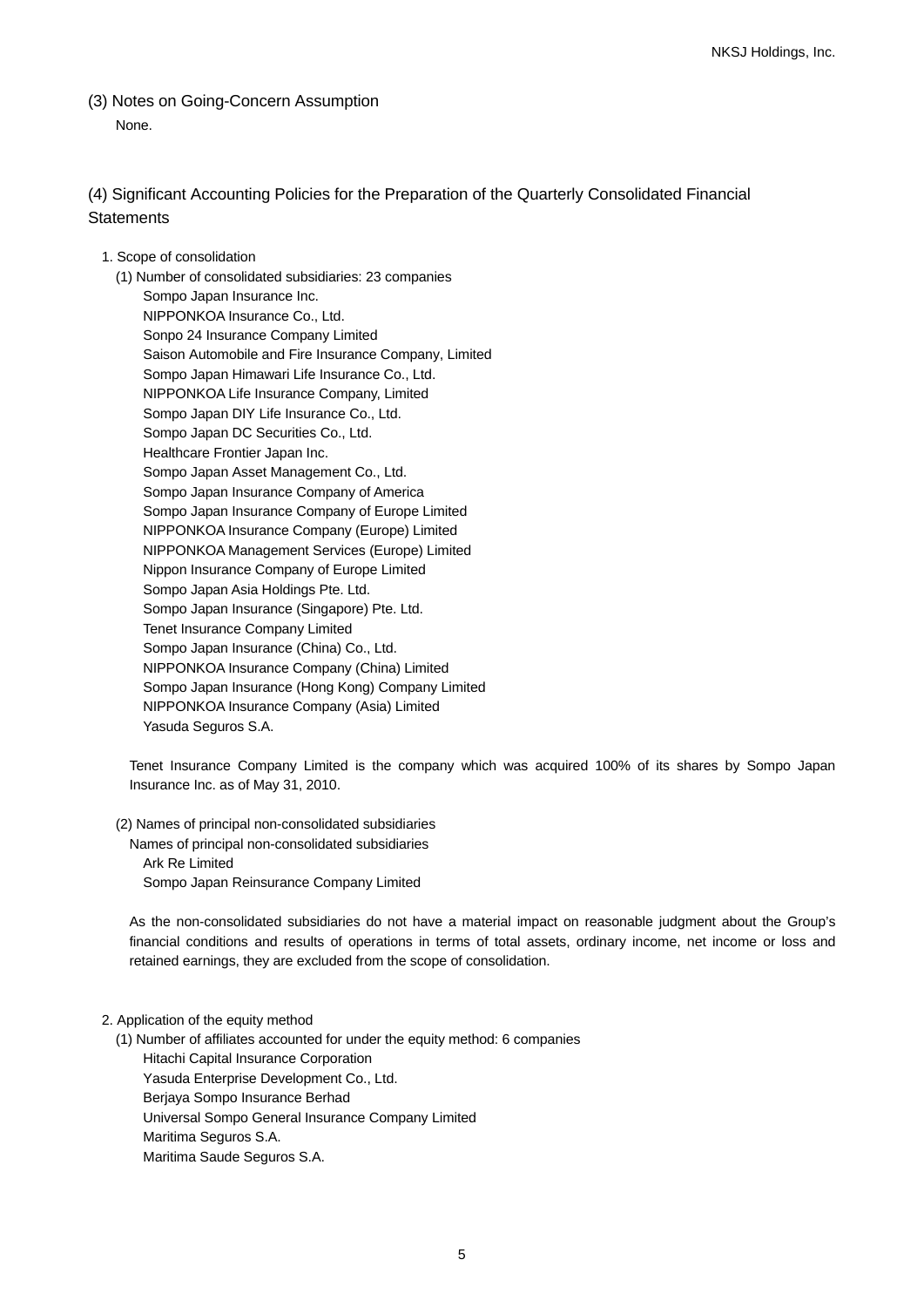- (2) The non-consolidated subsidiaries and affiliates (Ark Re Limited and Sompo Japan Reinsurance Company Limited, etc.) are not accounted for under the equity method as each company has a minor impact on net income or loss and retained earnings and they do not have a material impact as a whole.
- (3) NKSJ Holdings, Inc. holds 20% or more of voting rights of Japan Earthquake Reinsurance Co., Ltd. ("Japan Earthquake") through domestic insurance subsidiaries. As Japan Earthquake is engaged in public business and NKSJ Holdings, Inc. can not have a material impact on Japan Earthquake's decision of finance, promotion and business strategy, Japan Earthquake is excluded from affiliate.

#### 3. The balance sheet dates of consolidated subsidiaries

The balance sheet dates of the first quarter of the foreign consolidated subsidiaries are March 31. As the differences in the quarterly balance sheet dates do not exceed three months, the financial statements as of March 31 are used for the preparation of the quarterly consolidated financial statements.

Necessary adjustments are made for the significant transactions during the periods from the quarterly balance sheet dates of the subsidiaries to the quarterly consolidated balance sheet date.

4. Accounting policies

(1) Valuation policies and methods for securities

(a) Trading securities are carried at fair value. Cost of sale is calculated under the moving-average method.

(b) Bonds held to maturity are carried at amortized cost based on the moving-average method.

(c) Policy reserve matching bonds are carried at amortized cost based on the moving-average method in accordance with "Temporary Treatment of Accounting and Auditing Concerning Policy Reserve Matching Bonds in the Insurance Industry" (Japanese Institute of Certified Public Accountants Industry Audit Practice Committee Report No.21).

The outline of risk management policy in relation to policy reserve matching bonds is as follows.

Certain domestic consolidated life insurance subsidiary sets up "policy reserve for single-premium whole-life" as a sub-category, and follows the management policy to match the duration of the policy reserve in the sub-category with the duration of policy reserve matching bonds corresponding to this sub-category within a certain range, to better manage the changes in the interest rate risk associated with the assets and liabilities.

(d) Stocks of non-consolidated subsidiaries and affiliates that are not accounted for under the equity method are carried at cost based on the moving-average method.

(e) Securities available for sale which have readily determinable fair value are carried at fair value based on the market price as of the quarterly balance sheet date.

Changes in unrealized gains or losses, net of applicable income taxes, are directly included in net assets, and cost of sale is calculated based on the moving-average method.

(f) Securities available for sale which are considered extremely difficult to figure out fair value are carried at cost based on the moving-average method.

(g) Securities managed as trust assets in money trust for trading purposes are carried at fair value.

(h) Securities managed as trust assets in money trusts classified as other than trading purposes or held to maturity are carried on the same basis as that of securities available for sale.

(2) Valuation policies and methods for derivative financial instruments Derivative financial instruments are carried at fair value.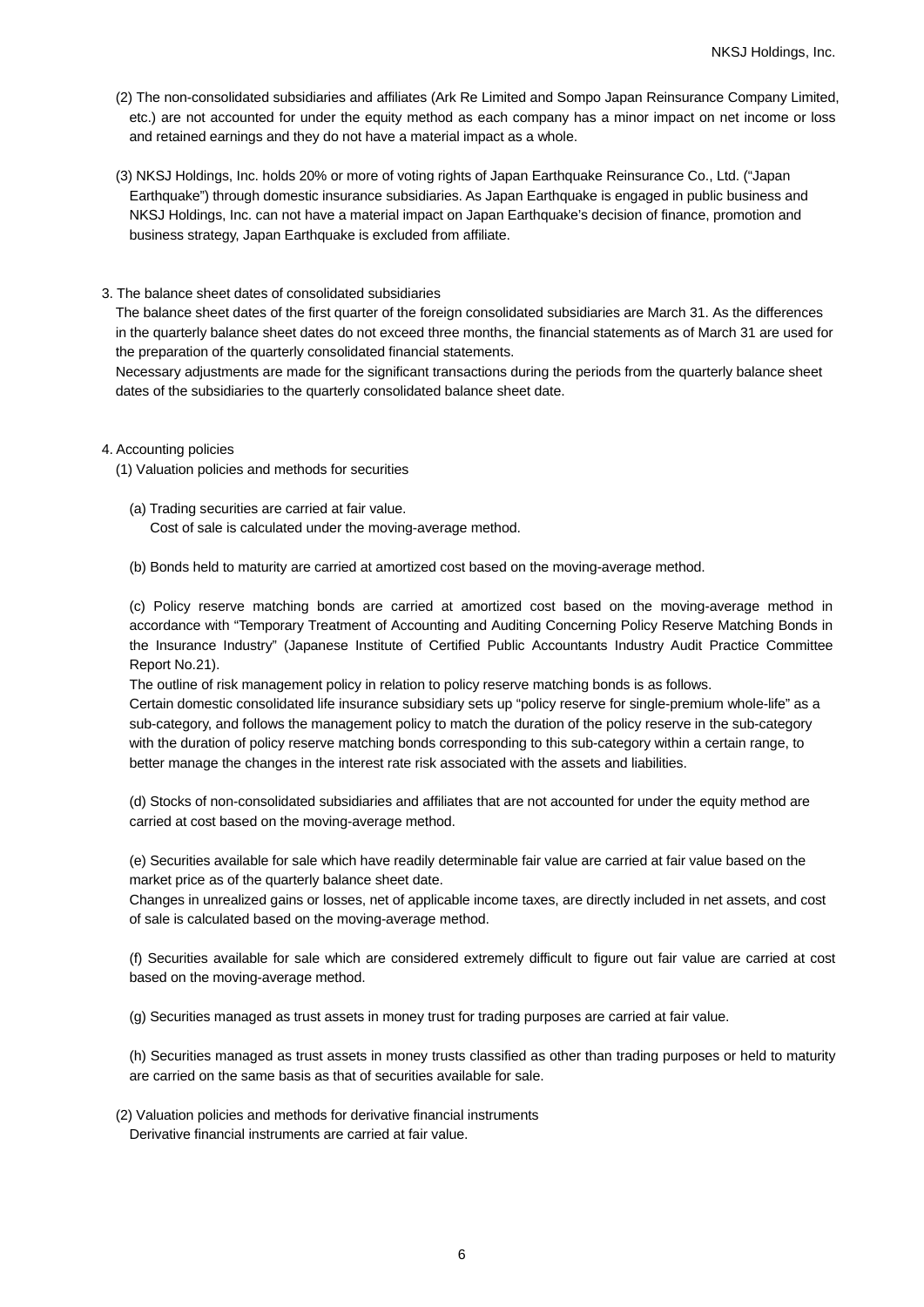- (3) Depreciation methods of significant assets
	- (a) Tangible fixed assets (excluding lease assets)

Depreciation of tangible fixed assets (excluding lease assets) held by NKSJ Holdings, Inc. and its domestic consolidated subsidiaries is computed using the declining-balance method, except for buildings (excluding fixtures) acquired on or after April 1, 1998 on which depreciation is computed using the straight-line method. Depreciation of tangible fixed assets (excluding lease assets) held by the foreign consolidated subsidiaries is mainly computed using the straight-line method.

(b) Intangible fixed assets

Capitalized software for internal use held by the consolidated subsidiaries is amortized using the straight-line method based on the estimated useful life.

- (4) Accounting policies for significant reserves
	- (a) Allowance for possible loan losses

In order to provide for losses from defaults, the domestic consolidated insurance subsidiaries establish allowance for possible loan losses in accordance with the internal standards for self-assessment of assets and the policy of write-off and provision.

For claims on debtors that have legally, formally or substantially entered into bankruptcy, special liquidation or whose notes have been under suspension at clearing houses, allowances are provided based on the amount remaining after deduction of the estimated recoverable amounts from the disposal of collateral and from guarantees.

For claims on debtors that are highly probable that they would bankrupt in the future, allowances are provided based on the amount remaining after deduction of the estimated recoverable amounts from the disposal of collateral and from guarantees, considering the debtor's overall solvency assessment.

For claims other than those described above, allowances are provided based on the amount of claims multiplied by the default rate, which is computed based on historical loan loss experience.

The departments responsible for respective assets assess relevant claim in accordance with the in-house selfassessment criteria. The asset auditing department independently reviews the results and allowances are provided based on the said results.

The other consolidated subsidiaries determine the collectability of the receivables respectively to provide allowances based on the said results to cover the estimated future losses.

#### (b) Reserve for retirement benefits

In order to provide for employees' retirement benefits, the domestic consolidated subsidiaries record the amount, which was considered to occur at the end of the first quarter, based on the projected retirement benefit

obligation and the estimated plan assets at the end of the fiscal year.

Prior service costs are amortized using the straight-line method over certain years within the average remaining service years of employees at the time of occurrence.

Actuarial gains and losses are amortized using the straight-line method over certain years within the average remaining service years of employees at the time of occurrence from the following fiscal year.

#### (c) Reserve for retirement benefits to directors

In order to provide for retirement benefits to directors, the domestic consolidated subsidiaries record the amount deemed accrued at the end of the first quarter based on internal regulations.

#### (d) Reserve for bonus payments

In order to provide for employees' bonus payments, the estimated amounts to be paid at the end of the first quarter are recorded.

#### (e) Reserve for price fluctuation

In order to provide for possible losses arising from price fluctuation of stock etc, the domestic consolidated insurance subsidiaries set aside reserves under Article 115 of the Insurance Business Act.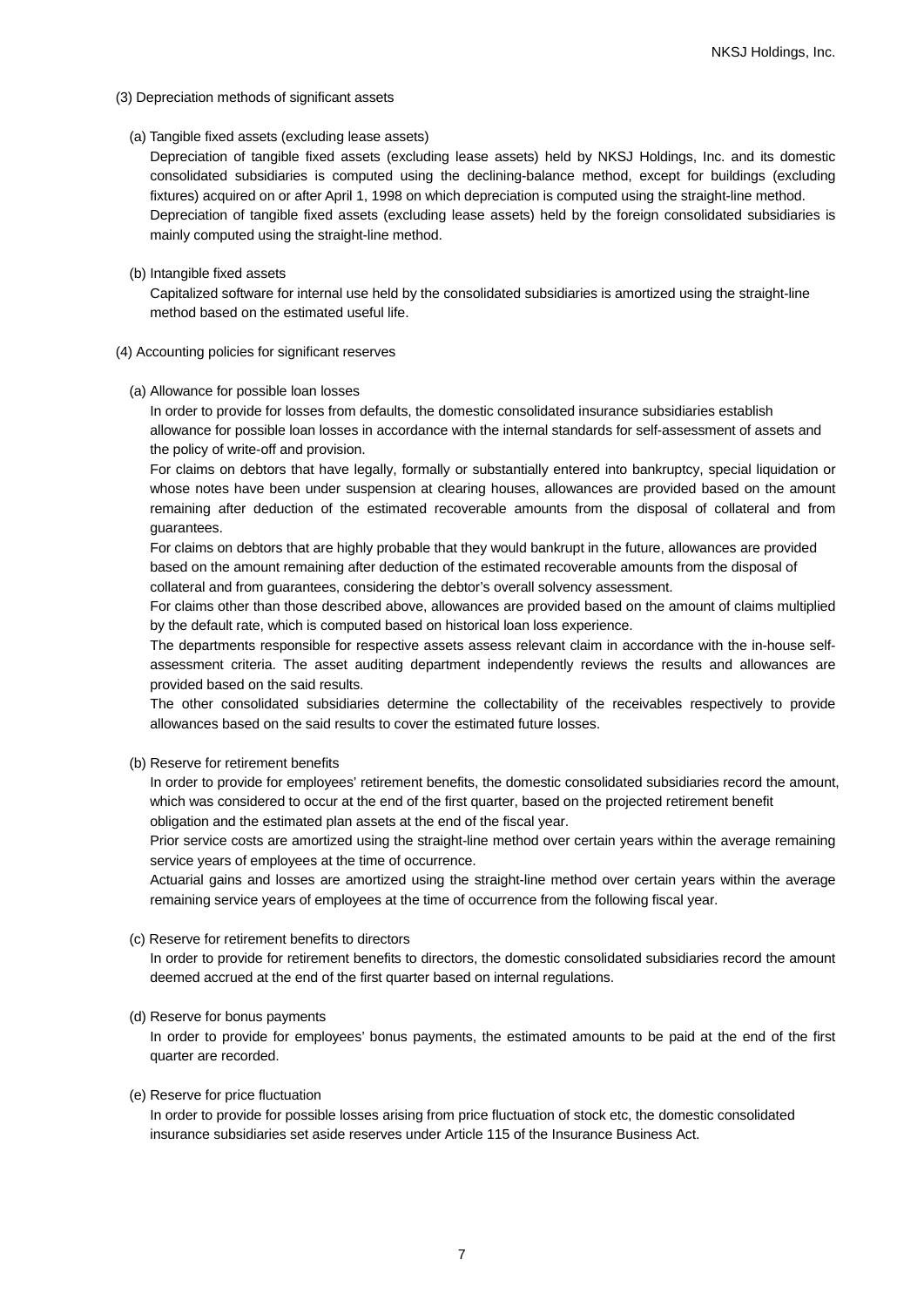#### (5) Significant hedge accounting

Generally the domestic consolidated subsidiaries apply the deferral hedge accounting method to interest rate swaps to hedge cash flow fluctuation risk of floating-rate loans and bonds and interest rate fluctuation risk related to long-term insurance contracts based on "The accounting and auditing treatment on the application of the financial products accounting standard to the insurance industry" (Japanese Institute of Certified Public Accountants Industry Audit Practice Committee Report No.26, hereafter "Industry Audit Practice Committee Report No.26"). The exceptional treatment is applied to certain interest rate swaps to the extent that such transactions meet certain conditions required for the application of the exceptional treatment.

The domestic consolidated subsidiaries apply fair value hedge accounting to equity swap transactions for hedging the future stock price fluctuation risks.

The fair value hedge accounting method is applied to foreign exchange forward contracts, currency option transactions and currency swap transactions in order to reduce foreign exchange rate fluctuation risk on foreign currency denominated assets. The exceptional treatment is applied to the transactions to the extent that such transactions meet certain conditions required for application of the exceptional treatment.

Hedge effectiveness is judged by periodically comparing the accumulated fluctuations of the market value or cash flows of the hedged item to those of the related hedging instrument for the period from the commencement of the hedge to the date of judgment. However, when the material conditions are shared among the hedging instrument and the hedged item and its effectiveness is considered high, when interest rate swaps meet requirements for applying the exceptional method or when certain transactions fulfill the required conditions to apply the exceptional treatment, the judgment of the hedge effectiveness is omitted.

The hedge effectiveness based on Industry Audit Practice Committee Report No.26 is judged by monitoring the interest rates which impact the calculation of theoretical prices of both insurance liabilities as hedged item and interest rate swaps as hedging instrument which are grouped by different remaining periods.

#### (6) Amortization of goodwill

Goodwill is amortized over 20 years using the straight-line method. Insignificant amounts of goodwill are amortized at one time.

#### (7) Accounting for consumption taxes

NKSJ Holdings, Inc. and its domestic consolidated subsidiaries account for national and local consumption taxes using the tax-excluded method, except for the domestic consolidated insurance subsidiaries' expenses such as loss adjustment expenses and operating, general and administrative expenses for which the domestic consolidated insurance subsidiaries account using the tax-included method.

Non-deductible consumption taxes relating to assets are included in other assets and amortized in equal installments over five years.

### (5) Notes for Material Changes in Shareholders' Equity None.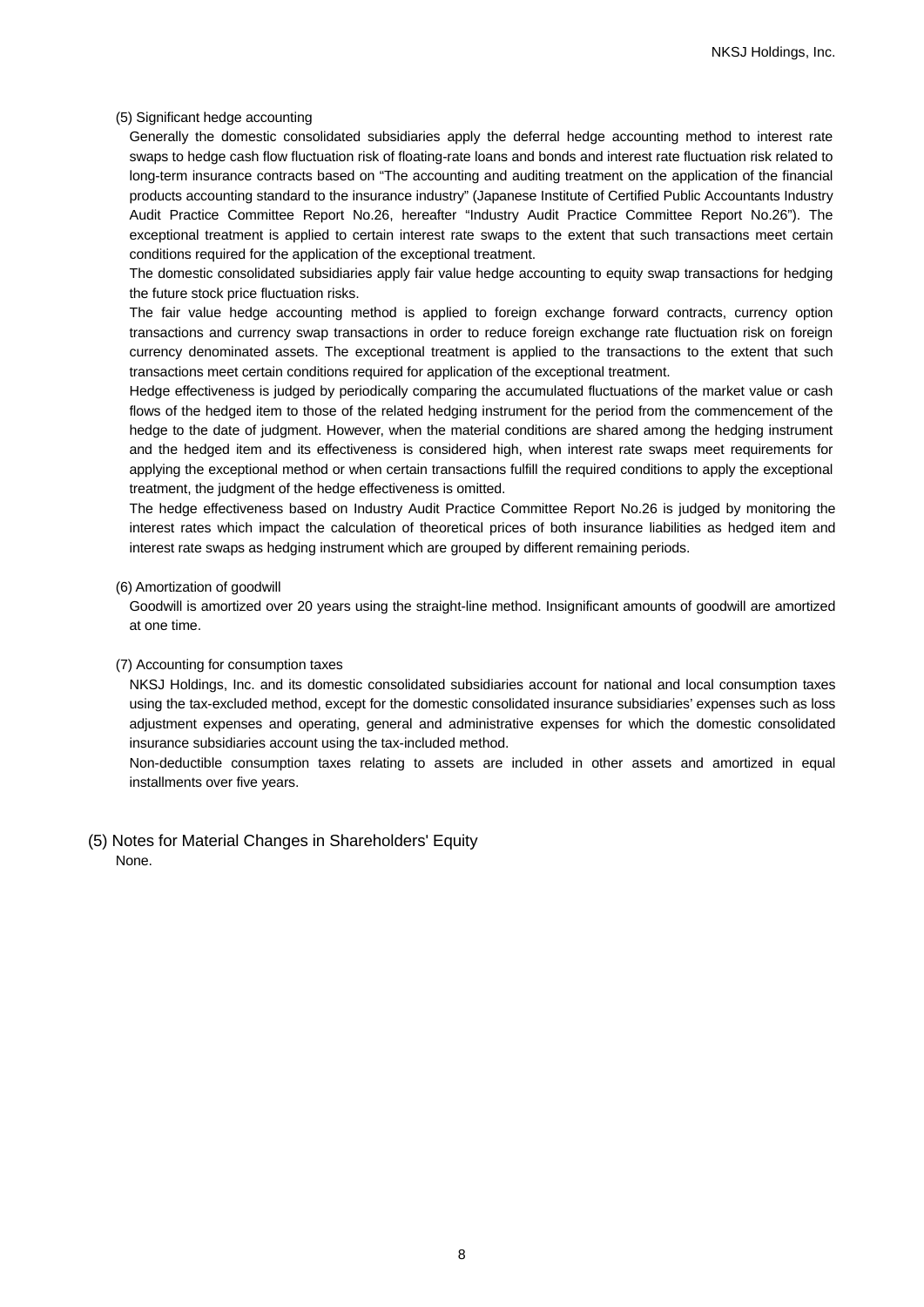## (6) Securities

#### As of June 30, 2010

#### 1. Bonds held to maturity (which have readily determinable fair value)

|                    |                                     |            | (Millions of yen)         |
|--------------------|-------------------------------------|------------|---------------------------|
|                    | Carrying amount<br>on balance sheet | Fair value | Unrealized gains (losses) |
| Domestic bonds     | 1,064,939                           | 1,127,109  | 62,169                    |
| Foreign securities | 85.561                              | 85,736     | 175                       |
| Total              | 1,150,501                           | 1,212,846  | 62,344                    |

### 2. Policy reserve matching bonds (which have readily determinable fair value)

|                |                                     |            | (Millions of yen)         |
|----------------|-------------------------------------|------------|---------------------------|
|                | Carrying amount<br>on balance sheet | Fair value | Unrealized gains (losses) |
| Domestic bonds | 10,442                              | 10,972     | 530                       |
| Total          | 10,442                              | 10,972     | 530                       |

### 3. Securities available for sale (which have readily determinable fair value)

|                    |           |                                     | (Millions of yen)         |
|--------------------|-----------|-------------------------------------|---------------------------|
|                    | Cost      | Carrying amount<br>on balance sheet | Unrealized gains (losses) |
| Domestic bonds     | 2,456,168 | 2,535,300                           | 79,132                    |
| Domestic stocks    | 1,133,722 | 1,486,446                           | 352,723                   |
| Foreign securities | 1,112,585 | 1,056,449                           | (56, 136)                 |
| <b>Others</b>      | 127,660   | 129,891                             | 2,231                     |
| Total              | 4,830,137 | 5,208,087                           | 377,950                   |

Notes)

1. Certificate of deposit, which are classified as cash and deposits and beneficial interests in the loan trusts, which are classified as monetary receivables bought in the quarterly consolidated balance sheet, are included in "Others" above.

2. Impairment losses on securities available for sale amount to 4,824 million yen.

NKSJ Holdings, Inc. and its domestic consolidated subsidiaries recognize impairment losses on securities available for sale if fair value declines by 30% or more of their cost at the end of the first quarter, as a rule.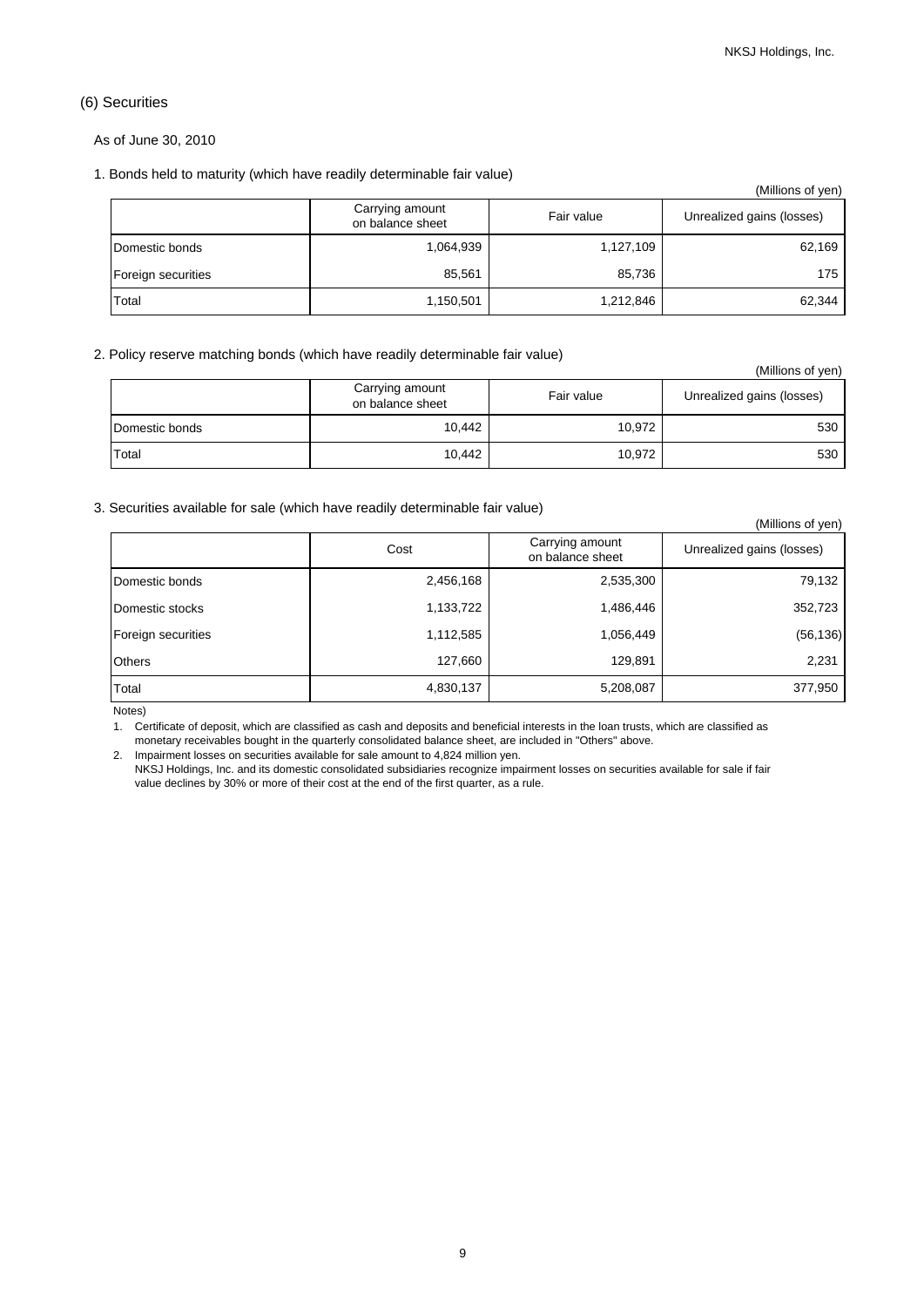# (7) Derivatives transactions

As of June 30, 2010

|                              |                           |                    |                | (Millions of yen)            |
|------------------------------|---------------------------|--------------------|----------------|------------------------------|
| Type                         | Transaction               | Notional<br>amount | Fair value     | Unrealized<br>gains (losses) |
| Currency                     | Forward foreign exchange: |                    |                |                              |
| derivatives                  | Short                     | 61,427             | 2,841          | 2,841                        |
|                              | Long                      | 43,805             | (1, 443)       | (1, 443)                     |
|                              | Currency option:          |                    |                |                              |
|                              | Short                     | 18,199             |                |                              |
|                              |                           | 182*               | (0)            | 182                          |
|                              | Long                      | 16,810             |                |                              |
|                              |                           | 182*               | 1,605          | 1,422                        |
| Interest rate<br>derivatives | Interest rate swap        | 15,000             | 63             | 63                           |
| Equity                       | Equity index option:      |                    |                |                              |
| derivatives                  | Short                     | 5,417              |                |                              |
|                              |                           | 205*               | (16)           | 188                          |
|                              | Long                      | 4,400              |                |                              |
|                              |                           | 205*               | 508            | 303                          |
| <b>Bond</b>                  | Bond future:              |                    |                |                              |
| derivatives                  | Short                     | 478                | (9)            | (9)                          |
| Others                       | Credit derivatives:       |                    |                |                              |
|                              | Short                     | 7,000              | (9)            | (9)                          |
|                              | Long                      | 4,000              | 10             | 10                           |
|                              | Weather derivatives:      |                    |                |                              |
|                              | Short                     | 463                |                |                              |
|                              |                           | $17*$              | (23)           | (5)                          |
|                              | Long                      | 24                 |                |                              |
|                              |                           | $-*$               |                |                              |
|                              | Earthquake derivatives:   |                    |                |                              |
|                              | Short                     | 4,130              |                |                              |
|                              |                           | 138*               | (21)           | 116                          |
|                              | Long                      | 3,447              |                |                              |
|                              |                           | 358*               | 172            | (186)                        |
|                              | Other forward:            |                    |                |                              |
|                              | Long                      | 67                 | $\overline{2}$ | 2                            |
| Total                        |                           |                    | 3,682          | 3,479                        |

Notes)

1. Derivatives transactions to which hedge accounting is applied are excluded.

2. Amounts with an asterisk (\*) represent the amount of the option premiums.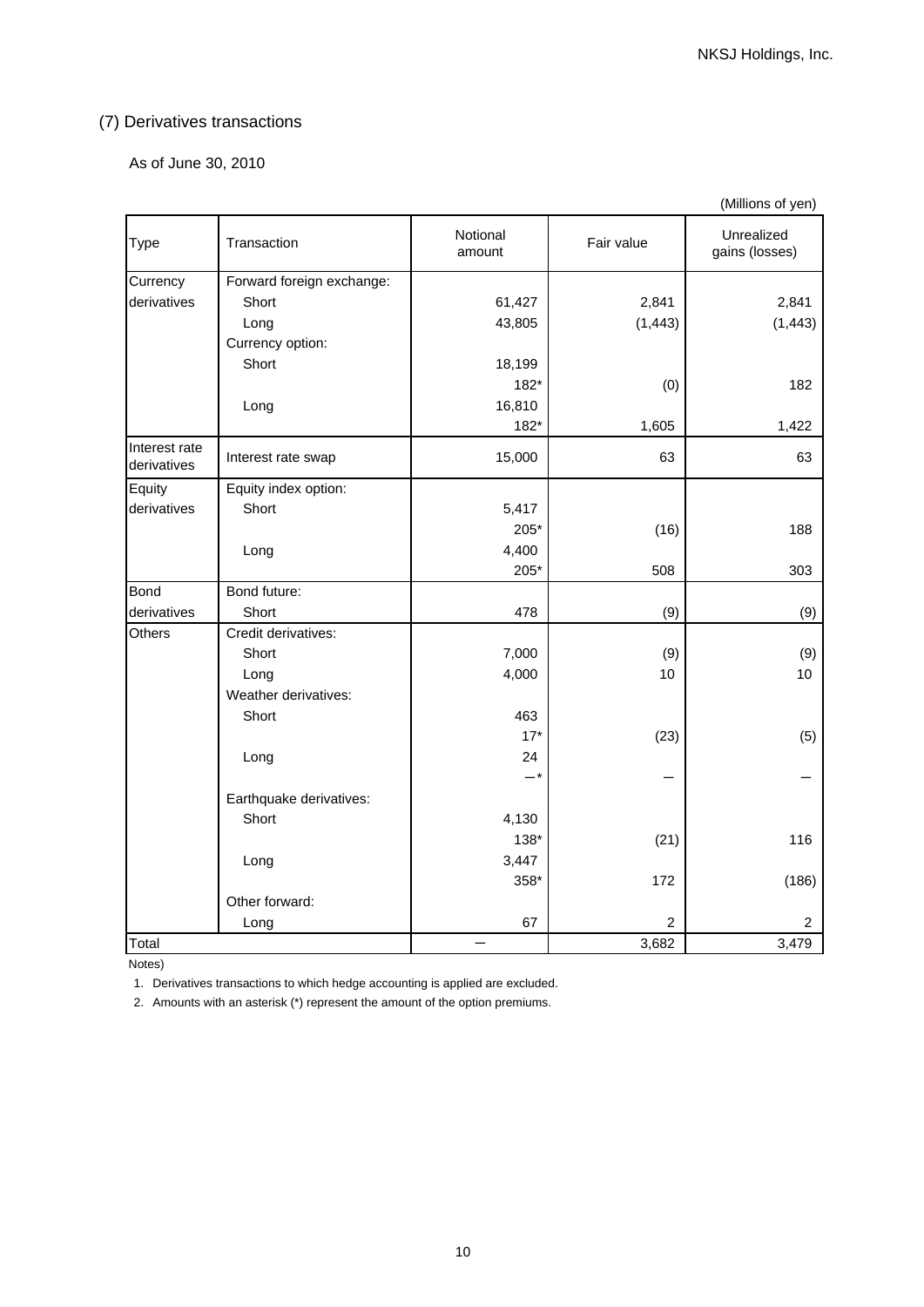## (8) Business Combinations

Three months ended June 30, 2010 (April 1 to June 30, 2010)

### 1. Business integration

- (1) The name of acquiree and its type of business, reason for the business integration, date of integration, legal form of the integration, name of the controlling entity after the integration, percentage of voting rights acquired and the primary reason for defining the acquirer
	- (a) The name of acquiree and its type of business NIPPONKOA Insurance Co., Ltd. :Property and casualty insurance
	- (b) Reason for the business integration

In the face of the declining birthrate and aging society - the significant challenges Japan faces in the medium to long-term period - as well as of increased risks associated with depopulating society, deteriorating global climate change, and in response to the diversified consumer demands amidst the individuals' lifestyle changes, companies are urged to take proper actions and contribute to social safety and to customers' sense of security. Based on this shared perspective, SOMPO JAPAN and NIPPONKOA decided to establish a - new solution service group which provides customers with security and service of the highest quality and contribute to social welfare, while sharing as a unitary group the strengths nurtured through 120 years of their respective history.

(c) Date of integration

April, 1, 2010

- (d) Legal form of the integration Share exchange
- (e) Name of the controlling entity after the integration NKSJ Holdings, Inc.
- (f) Percentage of voting rights acquired 100%
- (g) The primary reason for defining the acquiror Sompo Japan Insurance Inc. was defined as the acquiror based on relative ownership percentage of voting rights in general.
- (2) The business term of the acquiree included in the quarterly consolidated statements of income for first quarter From April 1, 2010 to June 30, 2010
- (3) Acquisition cost with details of the acquiree

| Purchase price                     | 444,248 million yen |
|------------------------------------|---------------------|
| Amount of stock acquisition rights | 713 million yen     |
| Total                              | 444,962 million yen |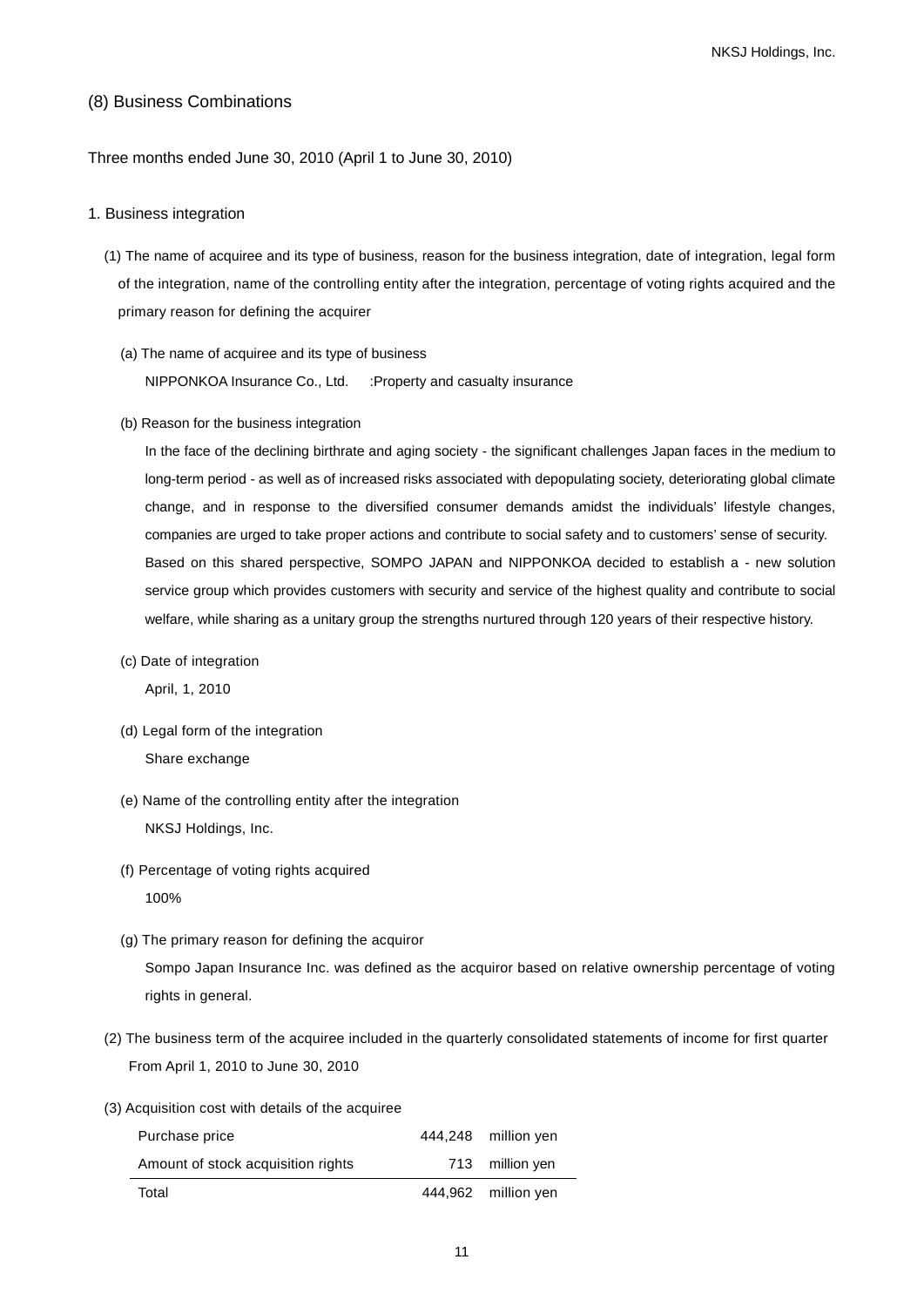- (4) Share exchange ratio, basis of calculation for the share exchange and the number of shares to be allotted
	- (a) Share exchange ratio

One share of common stock of NKSJ Holdings, Inc. was allotted and delivered for each share of common stock of SOMPO JAPAN, and 0.9 shares of common stock of NKSJ Holdings, Inc. were allotted and delivered for each share of common stock of NIPPONKOA.

(b) Basis of calculation for the allotment in relation to the share exchange

In order to ensure the fairness of the share exchange ratio to be used in the share exchange, SOMPO JAPAN appointed Nomura Securities Co., Ltd., Mizuho Securities Co., Ltd. and Goldman Sachs Japan Co., Ltd., and NIPPONKOA appointed Merrill Lynch Japan Securities Co., Ltd. and Mitsubishi UFJ Securities Co., Ltd. to calculate the share exchange ratio. Based on the calculation results and a comprehensive consideration of the financial conditions, asset conditions and future outlook of the Parties, SOMPO JAPAN and NIPPONKOA engaged in careful deliberation concerning the share exchange ratio. The Parties concluded and agreed that the share exchange ratio mentioned above is appropriate.

(c) Number of shares to be allotted

| SOMPO JAPAN      | 984,055,299 | shares |
|------------------|-------------|--------|
| <b>NIPPONKOA</b> | 677,207,979 | shares |

- (5) Negative goodwill
	- (a) Amount of negative goodwill
		- 149 million yen
	- (b) Reason for recognizing negative goodwill

The net amounts of assets acquired and liabilities assumed on the day of business integration exceeded the amount of investment based on evaluation of entity.

(6) Amounts of assets acquired and liabilities assumed on the day of business integration

| Total assets:      | 3,064,910 million yen   |
|--------------------|-------------------------|
| Securities         | $2,180,871$ million yen |
| Total liabilities: | $2,619,450$ million yen |
| Underwriting funds | $2,482,288$ million yen |

- (7) Estimated amounts of influence on the quarterly consolidated statements of income for the fiscal year ending March
	- 31, 2011 assuming that the business integration had been completed on the commencement date of the fiscal year There is no influence because the business integration was held on the same date of the commence date of the quarterly consolidated period for the fiscal year ending March 31, 2011.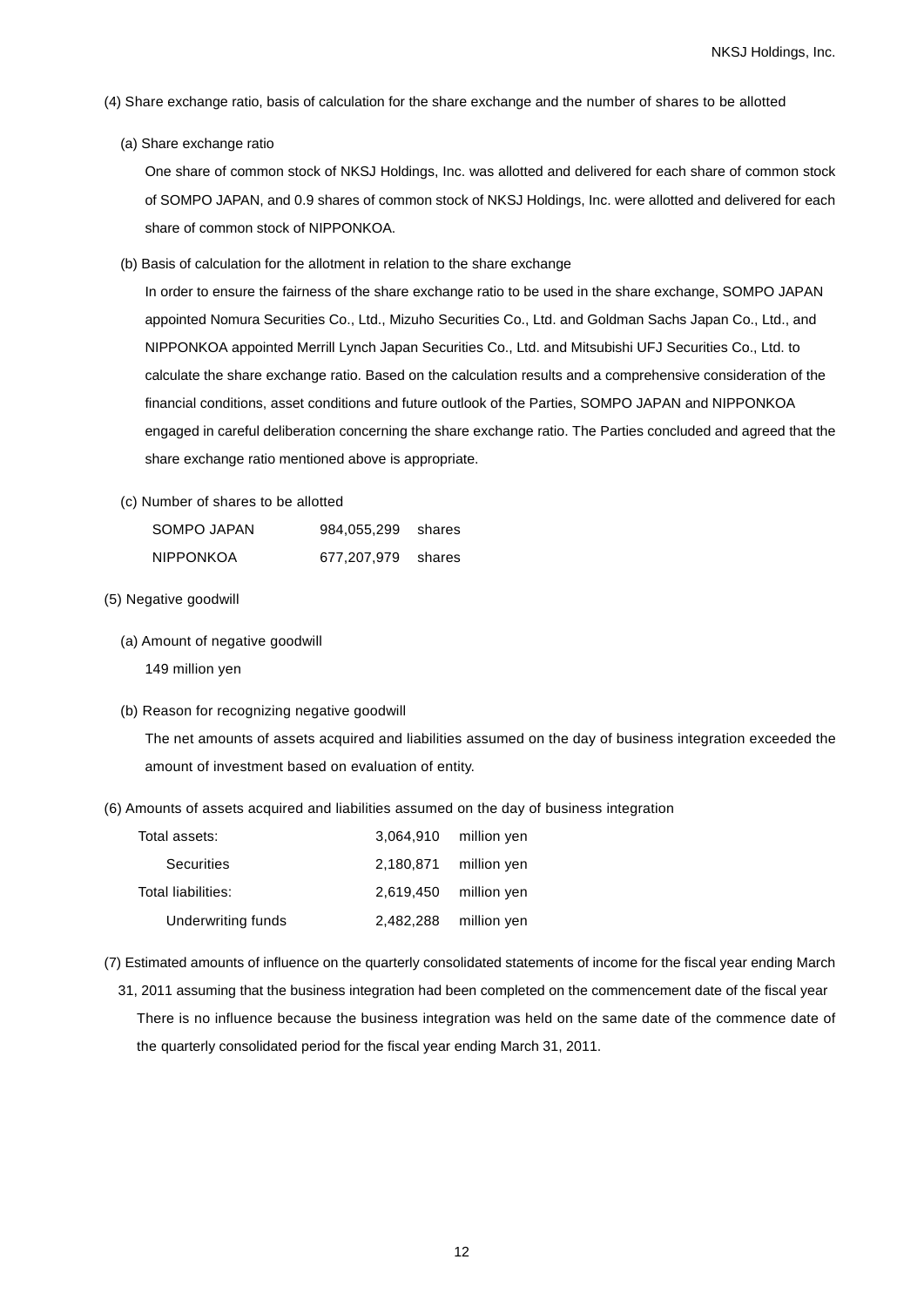#### 2. Business integration

- (1) The name of acquiree and its type of business, reason for the business integration, date of integration, legal form of the integration, name of the controlling entity after the integration, percentage of voting rights acquired and the primary reason for defining the acquiror
	- (a) The name of acquiree and its type of business Tenet Insurance Company Limited ("Tenet") :Property and casualty insurance
	- (b) Reason for the business integration

Through the acquisition of Tenet, Sompo Japan Group plans to further strengthen its solid platform and expand its operations in Singapore and Southeast Asia.

(c) Date of integration

May, 31, 2010

- (d) Legal form of the integration Acquisition of shares by cash
- (e) Name of the controlling entity after the integration Tenet Insurance Company Limited
- (f) Percentage of voting rights acquired 100%
- (g) The primary reason for defining the acquiror Sompo Japan was defined as the acquiror because Sompo Japan acquired shares of Tenet by cash.
- (2) The business term of the acquiree included in the quarterly consolidated statements of income for first quarter None. The acquisition date is regarded as June 30, 2010.
- (3) Acquisition cost with details of the acquiree

| Purchase price                  | .97 | million Singapore dollar |
|---------------------------------|-----|--------------------------|
| Direct cost for the acquisition |     | million Singapore dollar |
| Total                           | 98  | million Singapore dollar |

- (4) Goodwill
	- (a) Amount of goodwill

38 million Singapore dollar

(b) Reason for recognizing goodwill

The acquisition cost exceeded the net amounts of assets acquired and liabilities assumed on the day of business integration.

(c) Method and term of amortization

Straight-line amortization in 20 years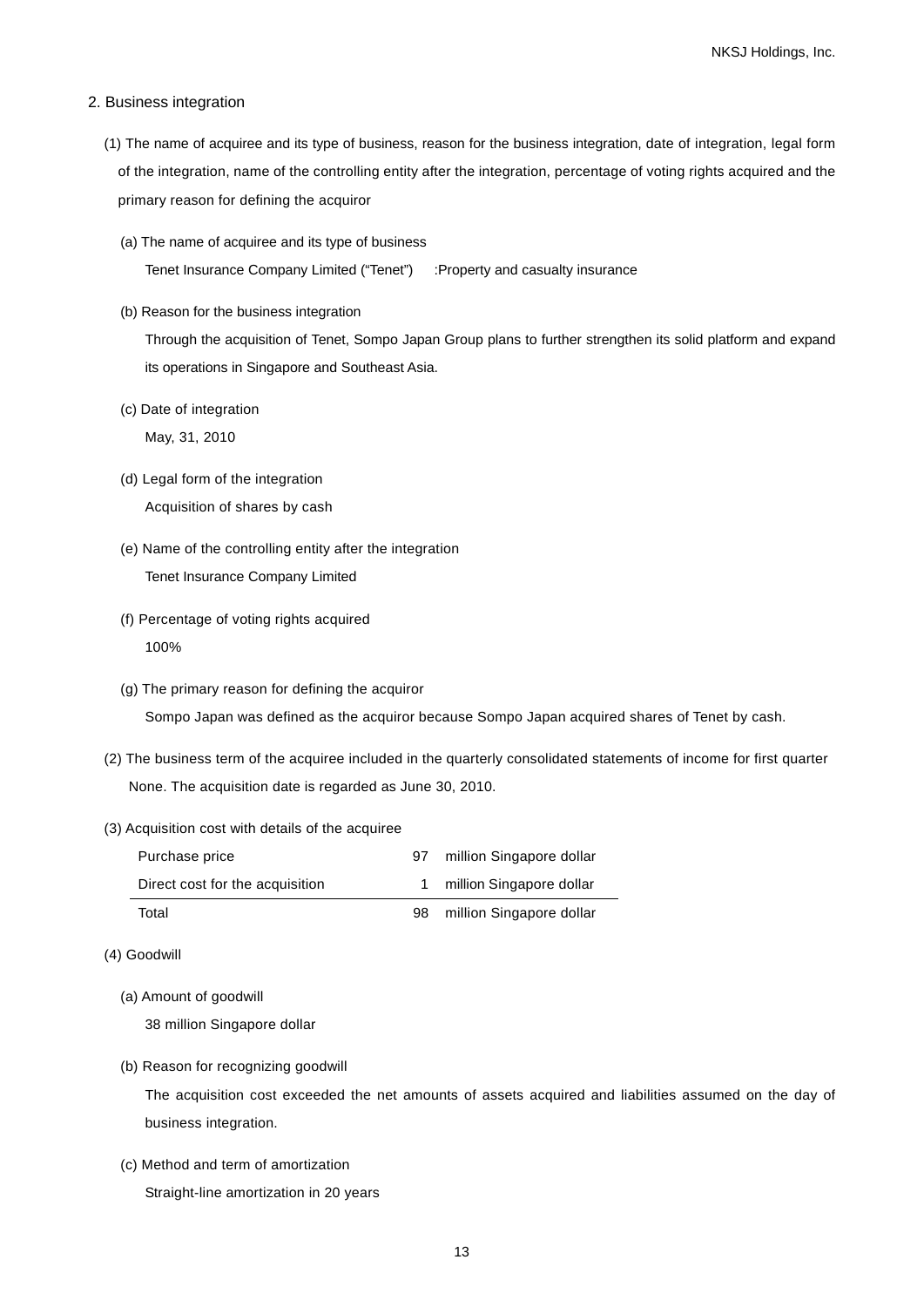(5) Amounts of assets acquired and liabilities assumed on the day of business integration

| Total assets:      | 122 | million Singapore dollar |
|--------------------|-----|--------------------------|
| Deposits           | 72  | million Singapore dollar |
| Total liabilities: | 62  | million Singapore dollar |
| Underwriting funds | 55  | million Singapore dollar |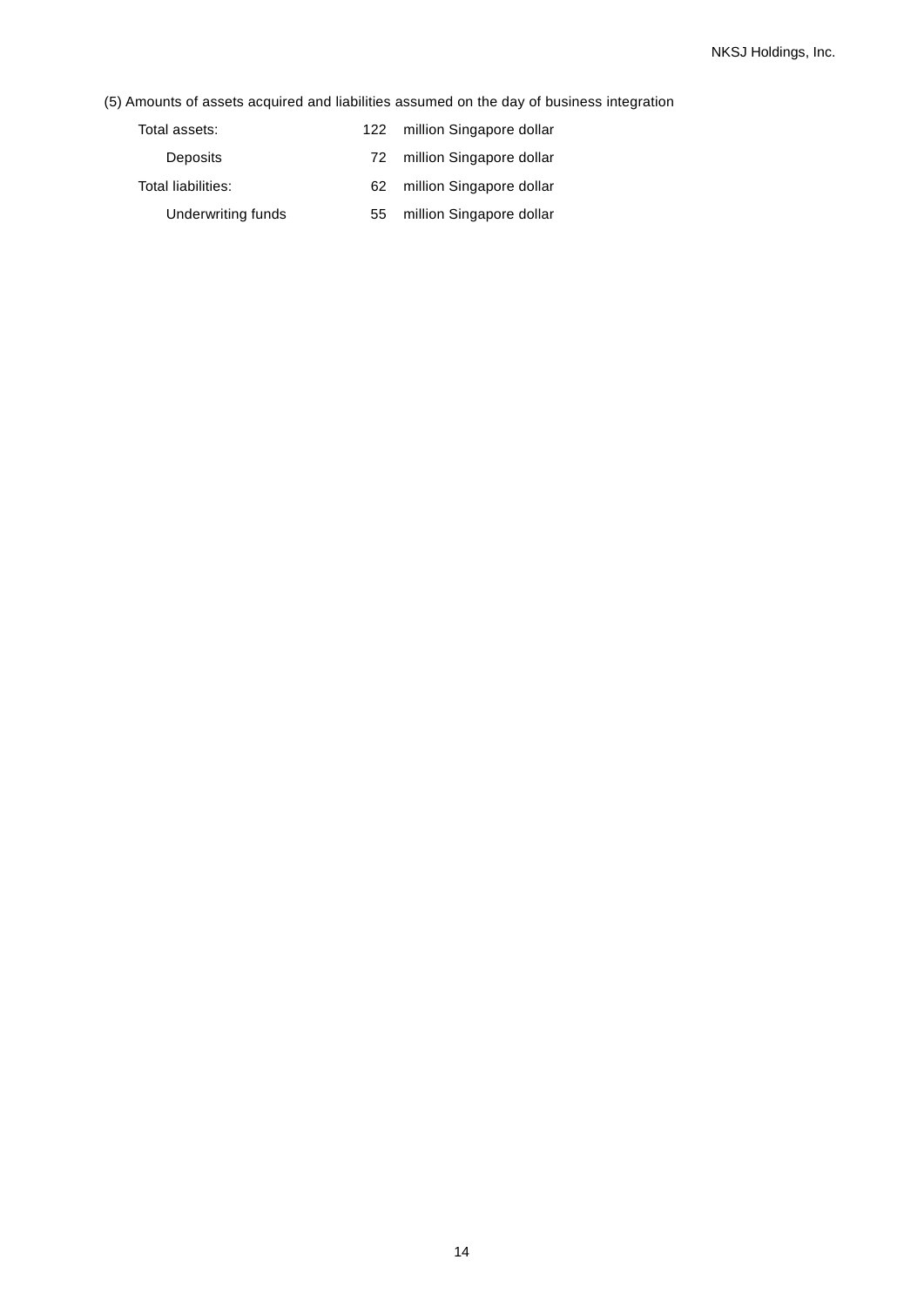# **4. Supplementary Information**

(1) Summary of Results of Operations

|                                                          | (Millions of yen)                   |
|----------------------------------------------------------|-------------------------------------|
|                                                          | Three months ended<br>June 30, 2010 |
|                                                          | (April 1 to June 30, 2010)          |
| Ordinary income and expenses:                            |                                     |
| Underwriting income:                                     | 619,473                             |
| Net premiums written                                     | 504,951                             |
| Deposits of premiums by policyholders                    | 39,147                              |
| Life insurance premiums written                          | 48,085                              |
| Underwriting expenses:                                   | 518,649                             |
| Net claims paid                                          | 291,713                             |
| Loss adjustment expenses                                 | 33,027                              |
| Net commissions and brokerage fees                       | 90,321                              |
| Maturity refunds to policyholders                        | 69,500                              |
| Life insurance claims paid                               | 14,166                              |
| Investment income:                                       | 41,471                              |
| Interest and dividend income                             | 43,965                              |
| Gains on sales of securities                             | 2,684                               |
| Investment expenses:                                     | 12,495                              |
| Losses on sales of securities                            | 1,348                               |
| Impairment losses on securities                          | 4,923                               |
| Operating, general and administrative expenses           | 105,544                             |
| Other ordinary income and expenses                       | (889)                               |
| Ordinary profit                                          | 23,365                              |
| Extraordinary gains and losses:                          |                                     |
| Extraordinary gains                                      | 1,989                               |
| <b>Extraordinary losses</b>                              | 3,471                               |
| Net extraordinary losses                                 | (1,482)                             |
| Income before income taxes and non-controlling interests | 21,883                              |
| Income taxes and deferred income taxes                   | 8,528                               |
| Income before non-controlling interests                  | 13,355                              |
| Non-controlling interests                                | (67)                                |
| Net income                                               | 13,422                              |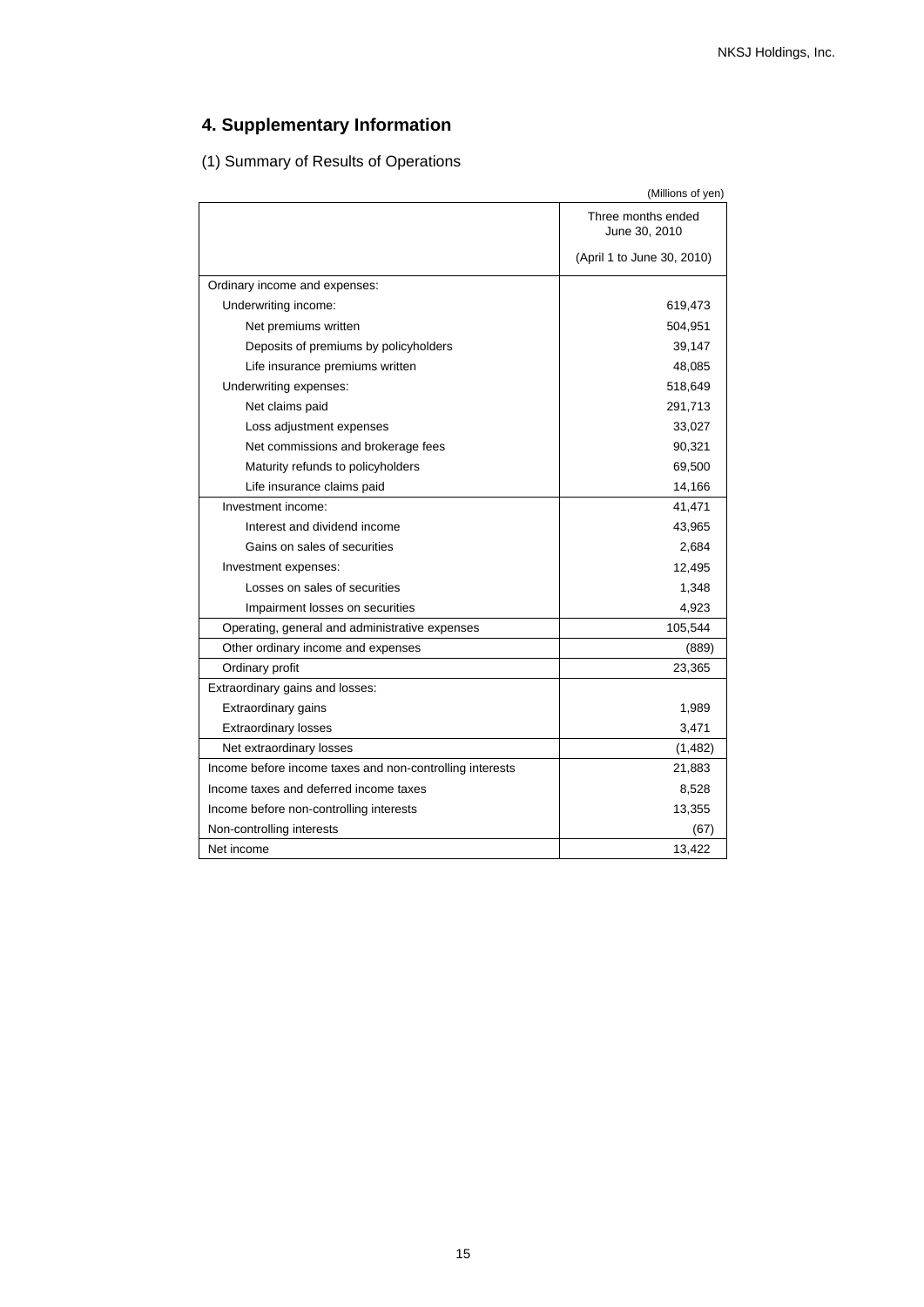## (2) Premiums Written and Claims Paid by Lines of Business (Consolidated)

| (Millions of yen)                         |                                  |                            |               |
|-------------------------------------------|----------------------------------|----------------------------|---------------|
|                                           | Three months ended June 30, 2010 |                            |               |
|                                           |                                  | (April 1 to June 30, 2010) |               |
| <b>Business line</b>                      | Amount                           | % of total                 | Rate of       |
|                                           |                                  | amount                     | change        |
|                                           |                                  | %                          | $\frac{0}{0}$ |
| Fire and allied insurance                 | 89,069                           | 15.2                       |               |
| Marine insurance                          | 14,890                           | 2.5                        |               |
| Personal accident insurance               | 77,847                           | 13.3                       |               |
| Voluntary automobile insurance            | 252,769                          | 43.1                       |               |
| Compulsory automobile liability insurance | 66,838                           | 11.4                       |               |
| Others                                    | 85,564                           | 14.6                       |               |
| Total                                     | 586,981                          | 100.0                      |               |
| Deposits of premiums by policyholders     | 39,147                           | 6.7                        |               |

Direct premiums written (including deposits of premiums by policyholders)

### Net premiums written

|                                           |         |                                  | (Millions of yen) |               |
|-------------------------------------------|---------|----------------------------------|-------------------|---------------|
|                                           |         | Three months ended June 30, 2010 |                   |               |
|                                           |         | (April 1 to June 30, 2010)       |                   |               |
| <b>Business line</b>                      | Amount  | % of total<br>amount             | Rate of<br>change |               |
|                                           |         | $\frac{0}{0}$                    |                   | $\frac{0}{0}$ |
| Fire and allied insurance                 | 56,708  | 11.2                             |                   |               |
| Marine insurance                          | 11,471  | 2.3                              |                   |               |
| Personal accident insurance               | 50,897  | 10.1                             |                   |               |
| Voluntary automobile insurance            | 251,954 | 49.9                             |                   |               |
| Compulsory automobile liability insurance | 56,675  | 11.2                             |                   |               |
| <b>Others</b>                             | 77,244  | 15.3                             |                   |               |
| Total                                     | 504,951 | 100.0                            |                   |               |

### Net claims paid

|                                           |                                  |                            | (Millions of yen) |               |
|-------------------------------------------|----------------------------------|----------------------------|-------------------|---------------|
|                                           | Three months ended June 30, 2010 |                            |                   |               |
|                                           |                                  | (April 1 to June 30, 2010) |                   |               |
| <b>Business line</b>                      | Amount                           | % of total<br>amount       | Rate of<br>change |               |
|                                           |                                  | $\frac{0}{0}$              |                   | $\frac{0}{0}$ |
| Fire and allied insurance                 | 24,212                           | 8.3                        |                   |               |
| Marine insurance                          | 6,305                            | 2.2                        |                   |               |
| Personal accident insurance               | 24,721                           | 8.5                        |                   |               |
| Voluntary automobile insurance            | 147,739                          | 50.6                       |                   |               |
| Compulsory automobile liability insurance | 56,715                           | 19.4                       |                   |               |
| <b>Others</b>                             | 32,020                           | 11.0                       |                   |               |
| Total                                     | 291.713                          | 100.0                      |                   |               |

Note to the above three tables:

The above figures represent amounts before offsetting internal transactions among consolidated segments.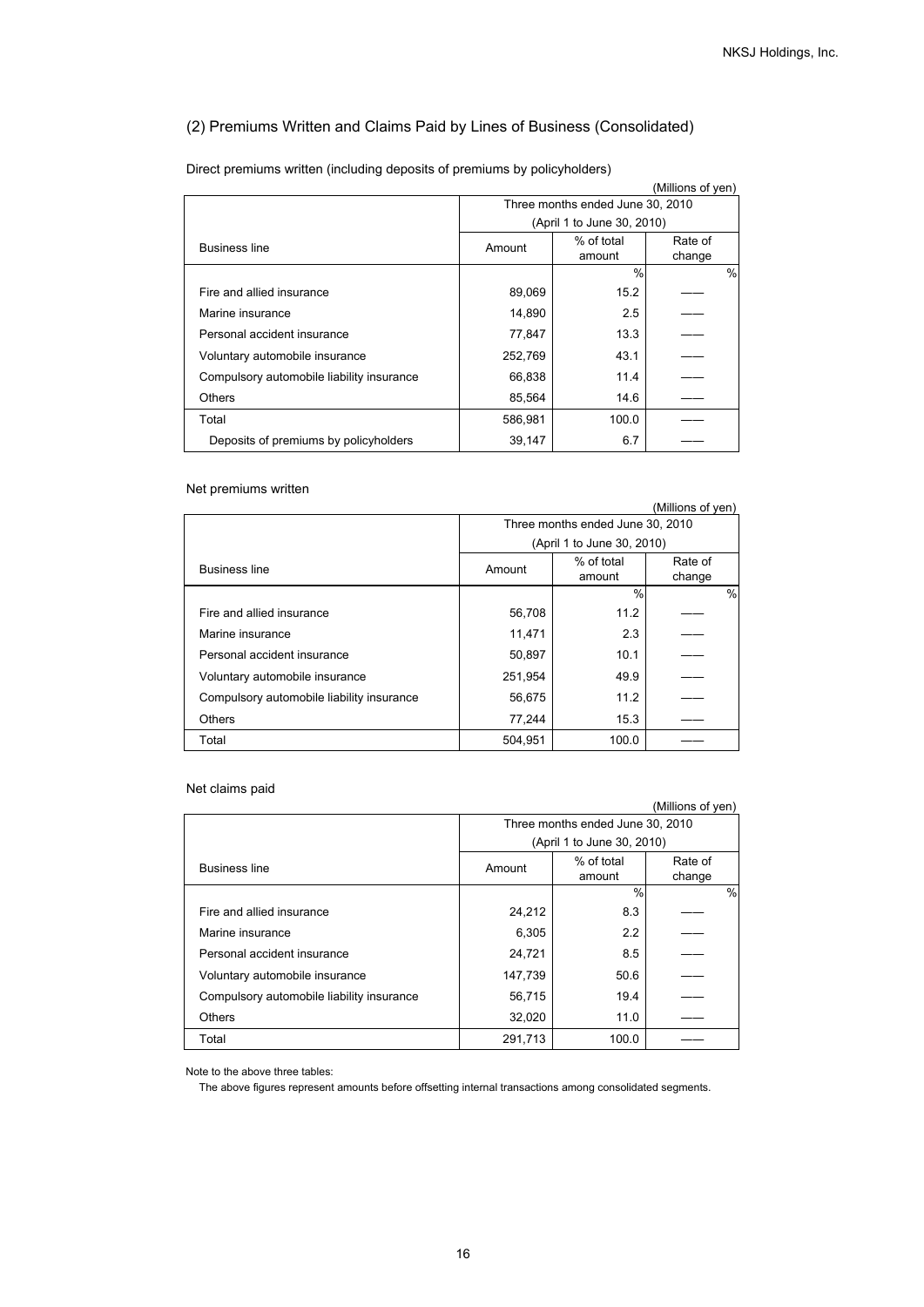## (3) Life Insurance Business (Consolidated)

#### Life insurance premiums

|                         |                                  | (Millions of yen) |  |
|-------------------------|----------------------------------|-------------------|--|
|                         | Three months ended June 30, 2010 |                   |  |
|                         | (April 1 to June 30, 2010)       |                   |  |
|                         | Rate of change<br>Amount         |                   |  |
|                         |                                  | %                 |  |
| Life insurance premiums | 48,085                           |                   |  |

Note) The above figures represent amounts before offsetting internal transactions among consolidated segments.

#### Total amount of policies in force

| (IVIIIIIONS OF YEN)  |                     |                |  |
|----------------------|---------------------|----------------|--|
|                      | As of June 30, 2010 |                |  |
|                      | Amount              | Rate of change |  |
|                      |                     | %              |  |
| Individual insurance | 15,492,154          |                |  |
| Individual annuities | 277,140             |                |  |
| Group insurance      | 3,019,192           |                |  |
| Group annuities      |                     |                |  |

Notes)

1. The above figures represent amounts before offsetting internal transactions among consolidated segments.

 2. Amount of "Individual annuities" represents the sum of annuity fund at the beginning of annuity payment of contracts before the beginning of annuity payment and policy reserves for the contracts after the beginning of annuity payment.

#### Total amount of new policies

|                      |                                                      |              | (Millions of yen)             |
|----------------------|------------------------------------------------------|--------------|-------------------------------|
|                      | Three months ended June 30, 2010                     |              |                               |
|                      | (April 1 to June 30, 2010)                           |              |                               |
|                      | Net increase<br>by new<br>policies and<br>conversion | New policies | Net increase<br>by conversion |
| Individual insurance | 693,607                                              | 693,607      |                               |
| Individual annuities | 3,138                                                | 3,138        |                               |
| Group insurance      | 11,344                                               | 11,344       |                               |
| Group annuities      |                                                      |              |                               |

Notes)

1. The above figures represent amounts before offsetting internal transactions among consolidated segments.

 2. Amount of "Net increase by new policies and conversion" for "Individual annuities" represents the amount of annuity fund at the beginning of annuity payment.

### Annualized premiums of new policies (individual insurance and individual annuities)

|                                        |                                  | וייט שווטוויייי |  |
|----------------------------------------|----------------------------------|-----------------|--|
|                                        | Three months ended June 30, 2010 |                 |  |
|                                        | (April 1 to June 30, 2010)       |                 |  |
|                                        | Amount                           | Rate of change  |  |
| Annualized premiums of<br>new policies | 7,815                            | $\%$            |  |

(Millions of yen)

 $\lambda$  and  $\lambda$  yens of  $\lambda$ 

Note) The above figures represent amounts before offsetting internal transactions among consolidated segments.